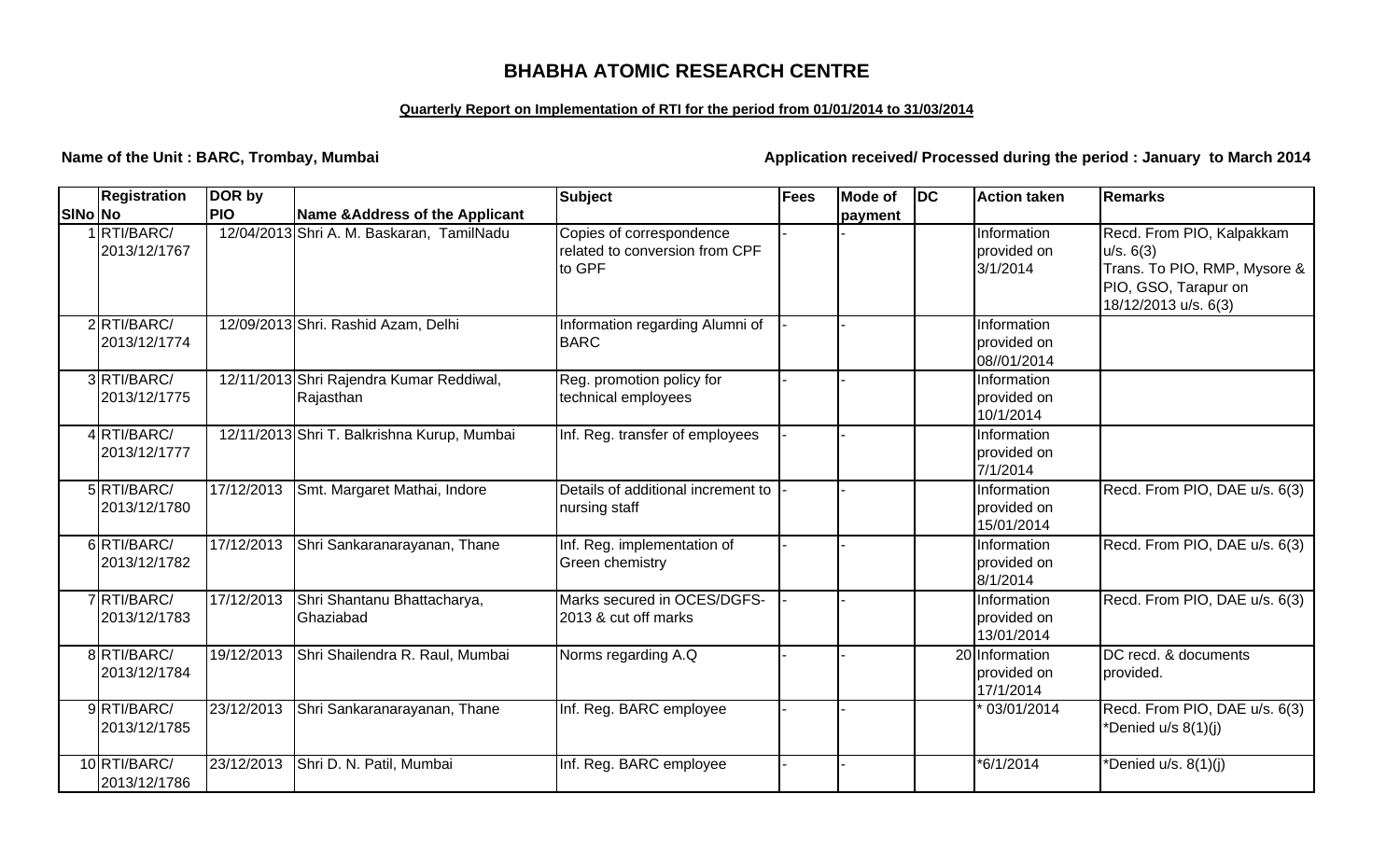|         | <b>Registration</b>          | DOR by     |                                                                             | <b>Subject</b>                                               | Fees  | Mode of     | $loc$ | <b>Action taken</b>           | <b>Remarks</b>                                   |
|---------|------------------------------|------------|-----------------------------------------------------------------------------|--------------------------------------------------------------|-------|-------------|-------|-------------------------------|--------------------------------------------------|
| SINo No |                              | <b>PIO</b> | Name & Address of the Applicant                                             |                                                              |       | payment     |       |                               |                                                  |
|         | 11 RTI/BARC/<br>2013/12/1787 |            | 27/12/2013 Shri. Shelendra Kumar Singh, Mumbai                              | Copies of APAR of self for the<br>period 2012-13.            |       |             |       | 26 Information<br>provided on | DC recd. & documents<br>provided.                |
|         |                              |            |                                                                             |                                                              |       |             |       | 17/1/2014                     |                                                  |
|         | 12 RTI/BARC/<br>2013/12/1788 |            | 27/12/2013 Shri. Arobindo Biswas, Mysore                                    | Promotion details of Tech D to E<br>during May 2005          |       |             |       | Information<br>provided on    |                                                  |
|         |                              |            |                                                                             |                                                              |       |             |       | 24/01/2014                    |                                                  |
|         | 13 RTI/BARC/                 | 27/12/2013 | Dr. B.K.Ankush, Mumbai                                                      | Inf. Reg. complaints recd.                                   | $*10$ | <b>IPO</b>  |       | Information                   | *Fee recd. On 08/1/2014                          |
|         | 2013/12/1789                 |            |                                                                             | Against him                                                  |       |             |       | provided on<br>24/01/2014     | alongwith fresh application.                     |
|         | 14 RTI/BARC/<br>2013/12/1790 | 31/12/2013 | Shri Chiranjit Halder, Andhra Pradesh                                       | Marks secured in OCES/DGFS-<br>2013                          |       |             |       | Information<br>provided on    | Recd. From PIO, DAE u/s. 6(3)                    |
|         |                              |            |                                                                             |                                                              |       |             |       | 24/01/2014                    |                                                  |
|         | 15 RTI/BARC/                 |            | 31/12/2013 Shri R.N. Sharma, Mumbai                                         | Reason for issuing order for                                 |       |             |       | *08/01/2014                   | Recd. From PIO, DAE u/s. 6(3)                    |
|         | 2013/12/1791                 |            |                                                                             | retirement of self.                                          |       |             |       |                               | *Denied-U/s 2(f)                                 |
|         | 16 RTI/BARC/                 |            | 31/12/2013 Smt. Sushma Alaguvadivel, TamilNadu Inf. Reg. sexual harrassment |                                                              |       |             |       | *15/01/2014                   | Recd. From PIO, DAE u/s. 6(3)                    |
|         | 2013/12/1792                 |            |                                                                             | cases                                                        |       |             |       |                               | *Denied u/s. 8(1)(e) & 8(1)(j)                   |
|         | 17 RTI/BARC/                 |            | 01/01/2014 Shri Suresh Gangaram Sawant,                                     | Inf. Reg. BARC employee                                      | $*10$ | <b>I</b> DD |       | Information                   | Fee recd. On 21/01/2014                          |
|         | 2014/01/1793                 |            | Sindhudurg                                                                  |                                                              |       |             |       | provided on<br>29/01/2014     | Pt. No. 4 trans. To CPIO,<br>DCS&EM u/s. 6(3) on |
|         |                              |            |                                                                             |                                                              |       |             |       |                               | 27/01/2014                                       |
|         | 18 RTI/BARC/                 |            | 01/01/2014 Dr. B.K.Ankush, Mumbai                                           | Inf. Reg. action taken against                               | $*10$ | <b>IPO</b>  |       | Information                   | *Fee recd. On 08/1/2014                          |
|         | 2014/01/1794                 |            |                                                                             | complaint                                                    |       |             |       | provided on<br>24/01/2014     | alongwith fresh application.                     |
|         | 19 RTI/BARC/<br>2014/01/1795 |            | 01/01/2014 Shri E.Q.Siddiqui, Mumbai                                        | Copy of all books, Research<br>material and publication etc. |       |             |       | *5/03/2014                    | Recd. From PIO, DAE u/s. 6(3)                    |
|         |                              |            |                                                                             |                                                              |       |             |       |                               | *File closed. Fee not recd.                      |
|         | 20 RTI/BARC/                 |            | 01/03/2014 Shri. Rakesh Kumar Singh, mumbai                                 | Copies of APAR of self for the                               | 10    | cash        |       | 12 Information                | DC recd. & documents provided                    |
|         | 2014/01/1796                 |            |                                                                             | period 2012-13.                                              |       |             |       | provided on<br>20/01/2014     |                                                  |
|         | 21 RTI/BARC/                 |            | 01/07/2014 Shri Vikas K. Telang, Navi Mumbai                                | Details of contract in respect of                            | 10    | cash        |       | Information                   | Pt. No. 4 transferred to CPIO,                   |
|         | 2014/01/1797                 |            |                                                                             | PLC-DCS software related issues                              |       |             |       | provided on<br>31/01/2014     | NPCIL on 13/01/2014.                             |
|         |                              |            |                                                                             |                                                              |       |             |       |                               |                                                  |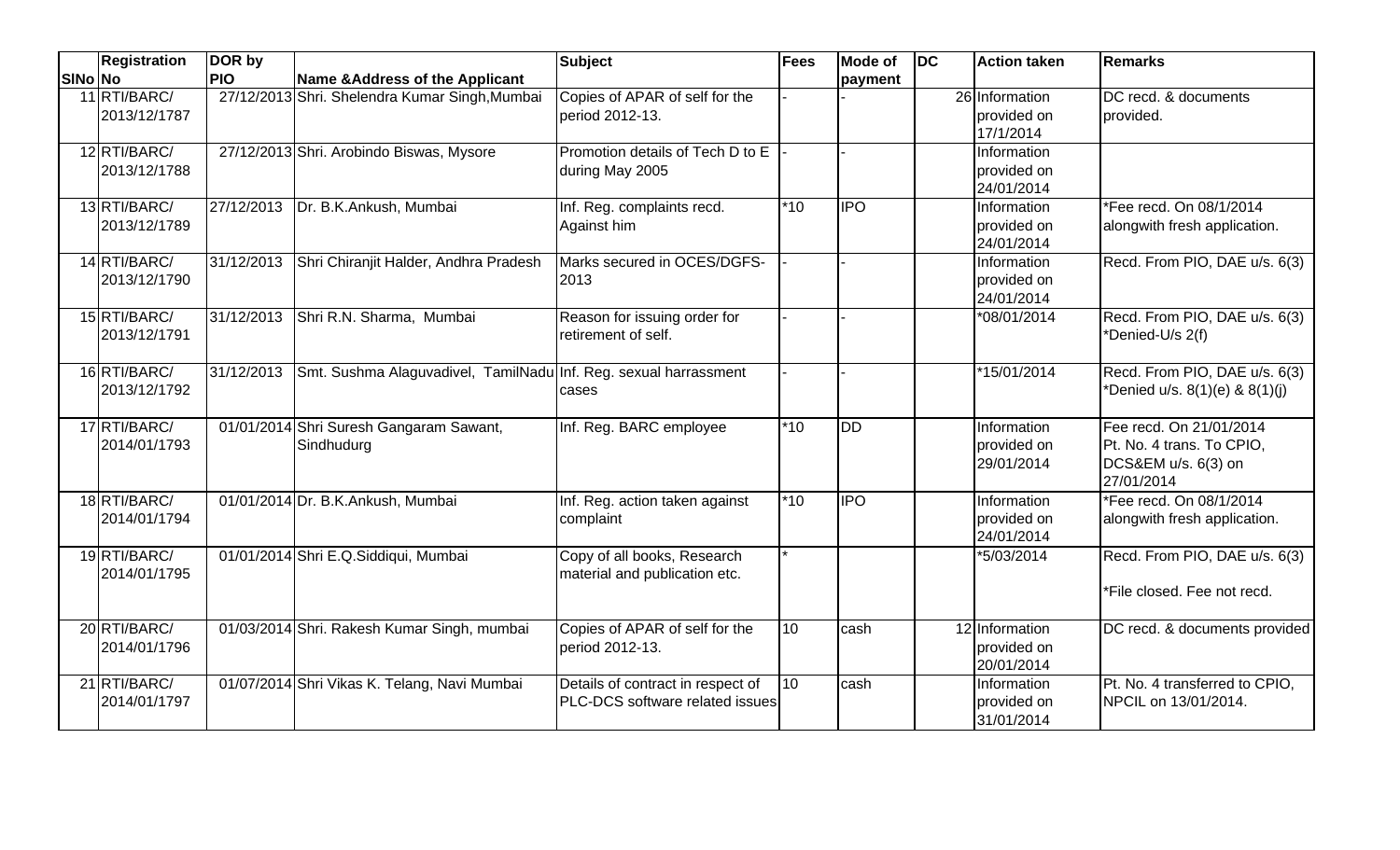|         | <b>Registration</b>          | DOR by     |                                                       | <b>Subject</b>                                                                       | <b>Fees</b>          | <b>Mode of</b> | $\overline{D}$ | <b>Action taken</b>                          | <b>Remarks</b>                                                                                                  |
|---------|------------------------------|------------|-------------------------------------------------------|--------------------------------------------------------------------------------------|----------------------|----------------|----------------|----------------------------------------------|-----------------------------------------------------------------------------------------------------------------|
| SINo No |                              | <b>PIO</b> | Name & Address of the Applicant                       |                                                                                      |                      | payment        |                |                                              |                                                                                                                 |
|         | 22 RTI/BARC/<br>2014/01/1798 |            | 01/07/2014 Shri Sanjiban De, Mumbai                   | Inf. Reg. A-1 gradings of<br>employees of APAR                                       | 10                   | Cash           |                | 122 Information<br>provided on<br>23/01/2014 | Trans. To PIOs of BARC<br>Facilities and VECC, IGCAR,<br>RRCAT on 15/01/2014.<br>Dc recd. & documents provided. |
|         | 23 RTI/BARC/<br>2014/01/1799 |            | 01/07/2014 Shri Vikas K Telang, Navi Mumbai           | Inf. Reg. ATTF facility and PLC<br><b>DCS/SCADA</b> software<br>developmnet activity | 10                   | Cash           |                | Information<br>provided on<br>30/01/2014     | Pt. No. 6 transferred to CPIO,<br>NPCIL on 13/01/2014.                                                          |
|         | 24 RTI/BARC/<br>2014/01/1800 |            | 01/07/2014 Shri Ambrish Kumar, Uttar Pradesh          | Inf. Reg. educational qualfiication 10<br>for Scientific Assistant                   |                      | <b>IPO</b>     |                | Information<br>provided on<br>6/2/2014       |                                                                                                                 |
|         | 25 RTI/BARC/<br>2014/01/1801 |            | 01/09/2014 Shri Shashi Kant, Mumbai                   | Inf. Reg. transfer cases from<br><b>NRG</b>                                          | 10                   | Cash           |                | Information<br>provided on<br>24/02/2014     | Interim reply given on<br>06/02/2014                                                                            |
|         | 26 RTI/BARC/<br>2014/01/1802 |            | 01/09/2014 Shri Sankaranarayanan, Thane               | Emergency precautions around<br>proximity of reactors                                | Online<br>paymen DAE | Paid at        |                | Information<br>provided on<br>6/2/2014       | Recd. u/s 6(3) from PIO, DAE                                                                                    |
|         | 27 RTI/BARC/<br>2014/01/1803 |            | 01/09/2014 Shri Shashi Kant, Mumbai                   | documents regarding his transfer Online                                              | paymen DAE           | Paid at        |                | 4 Information<br>provided on<br>6/2/2014     | Recd. u/s 6(3) from PIO, DAE<br>DC recd. and documents<br>provided                                              |
|         | 28 RTI/BARC/<br>2014/01/1804 |            | 01/09/2014 Shri Shashi Kant, Mumbai                   | documents regarding his transfer 10                                                  |                      | Cash           |                | Information<br>provided on<br>6/2/2014       |                                                                                                                 |
|         | 29 RTI/BARC/<br>2014/01/1805 |            | 01/10/2014 Shri T.K.Muthu, Tamil Nadu                 | Details of weekly hours,<br>attendance, duties etc. of OIC,<br><b>HPU</b>            | 10                   | <b>IPO</b>     |                | Information<br>provided on<br>7/2/2014       |                                                                                                                 |
|         | 30 RTI/BARC/<br>2014/01/1806 |            | 01/10/2014 Shri Ashok Kumar Sharma, UP                | Inf. Reg. plans, Schemes<br>executed                                                 | Online<br>paymen DAE | Paid at        |                | Information<br>provided on<br>7/2/2014       | Recd. u/s 6(3) from PIO, DAE                                                                                    |
|         | 31 RTI/BARC/<br>2014/01/1807 |            | 15/01/2014 Shri Rajiv Patel, Tarapur                  | Certifeid copies of orders issued<br>by TC                                           | 10                   | <b>IPO</b>     |                | Information<br>provided on<br>21/01/2014     |                                                                                                                 |
|         | 32 RTI/BARC/<br>2014/01/1808 | 15/1/2014  | Shri C. Premkumar, Mumbai                             | Inf. Reg. promotion of employee<br>of GSO(K)                                         | 10                   | <b>IPO</b>     |                | Information<br>provided on<br>22/1/2014      | Pt. No. 1 to 4 transferred to<br>PIO, GSO(K) on 20/01/2014                                                      |
|         | 33 RTI/BARC/<br>2014/01/1809 |            | 15/01/2014 Shri M. Domesa, Karnataka, Pin -<br>570017 | Details of educational<br>qualification of BARC employees                            | 10                   | <b>IPO</b>     |                | Information<br>provided on<br>29/01/2014     | Partly denied u/s. 7(9)                                                                                         |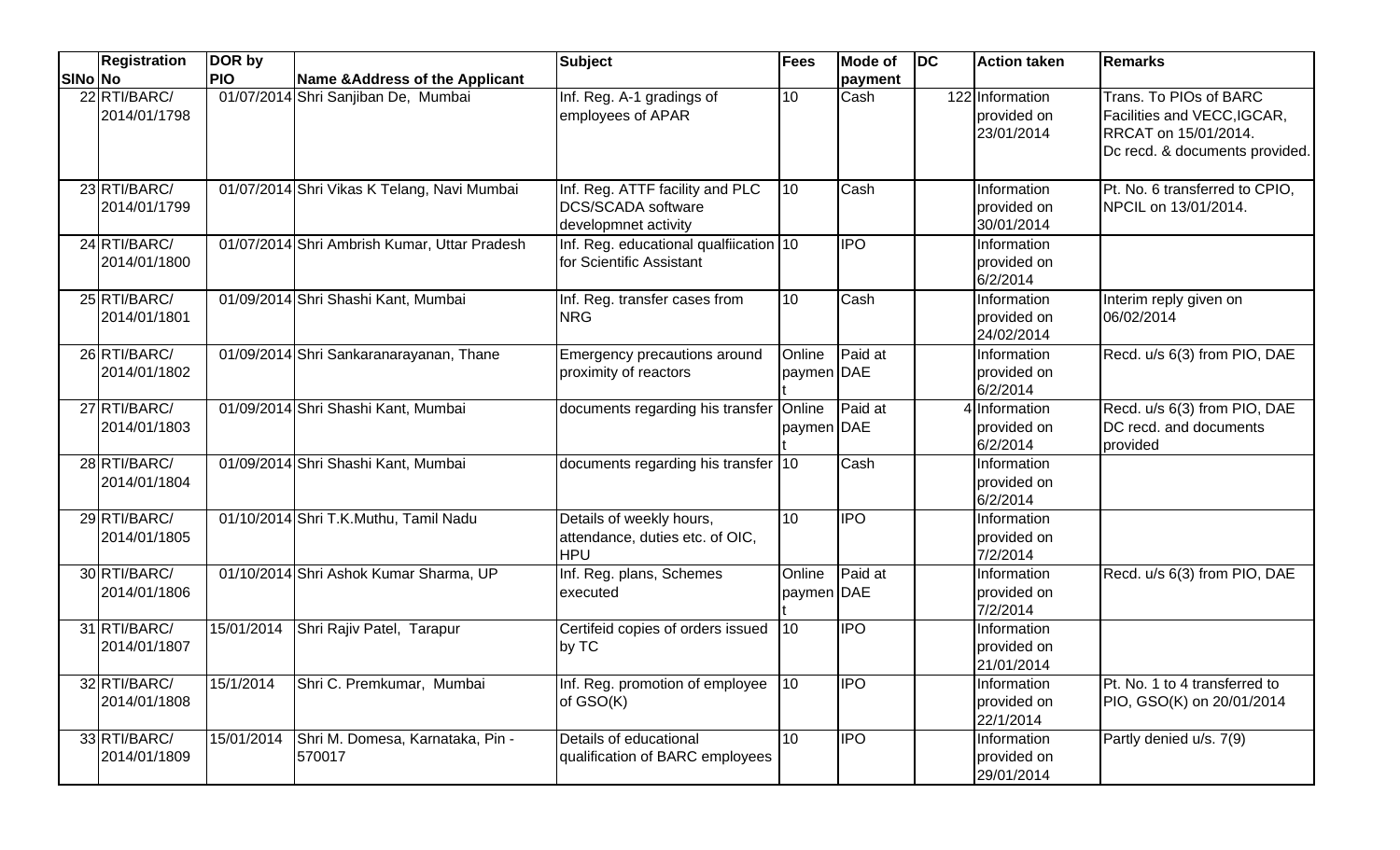|         | <b>Registration</b>          | DOR by     |                                                | <b>Subject</b>                                                                        | <b>Fees</b>          | <b>Mode of</b>        | <b>DC</b> | <b>Action taken</b>                            | <b>Remarks</b>                                                     |
|---------|------------------------------|------------|------------------------------------------------|---------------------------------------------------------------------------------------|----------------------|-----------------------|-----------|------------------------------------------------|--------------------------------------------------------------------|
| SINo No |                              | <b>PIO</b> | Name & Address of the Applicant                |                                                                                       |                      | payment               |           |                                                |                                                                    |
|         | 34 RTI/BARC/<br>2014/01/1810 | 15/01/2014 | Shri M. Domesa, Karnataka                      | Details of educational<br>qualification of BARC employees                             | 10                   | <b>IPO</b>            |           | Information<br>provided on<br>30/01/2014       | Partly denied u/s. 7(9)                                            |
|         | 35 RTI/BARC/<br>2014/01/1811 | 15/1/2014  | Shri Amit Kumar, New Delhi                     | Income details of BARC Hospital<br>Staff                                              | Online<br>paymen DAE | Paid at               |           | Information<br>provided on<br>31/01/2014       | Recd. u/s. 6(3) from PIO, DAE                                      |
|         | 36 RTI/BARC/<br>2014/01/1812 |            | 15/01/2014 Shri Saket Krishna, Bihar           | Documents submitted by him at<br>the time of joining                                  | Online<br>paymen DAE | Paid at               |           | Information<br>provided on<br>30/01/2014       | Recd. u/s. 6(3) from PIO, DAE                                      |
|         | 37 RTI/BARC/<br>2014/01/1813 | 15/01/2014 | Shri Mandeev Kaur, Haryana                     | Details of Advt. Agency working<br>with BARC                                          | 10                   | <b>IPO</b>            |           | Information<br>provided on<br>14/02/2014       |                                                                    |
|         | 38 RTI/BARC/<br>2014/01/1814 |            | 15/01/2014 Shri Vikas K. Telang, Navi Mumbai   | Inf. Reg. ATTF facility and PLC-<br><b>DCS/SCADA</b> software<br>developmnet activity | 10                   | Cash                  |           | Information<br>provided on<br>11/2/2014        | Trans. To PIO, NPCIL on<br>23/01/2014.                             |
|         | 39 RTI/BARC/<br>2014/01/1815 |            | 15/01/2014 Shri Sanjay Kumar, Delhi            | Details of scientists died in<br>suspicious circumstances                             |                      | Paid at<br><b>DAE</b> |           | Information<br>provided on<br>14/02/2014       | Recd. u/s. 6(3) from PIO, DAE                                      |
|         | 40 RTI/BARC/<br>2014/01/1816 | 16/01/2014 | Shri M. Naga Prabhakar Rao,<br>Hyderabad       | Recruitment norms of Tradesman<br>(Computer Operator)                                 |                      | Paid at<br><b>DAE</b> |           | Information<br>provided on<br>12/2/2014        | Recd. u/s. 6(3) from PIO, DAE                                      |
|         | 41 RTI/BARC/<br>2014/01/1817 |            | 17/01/2014   Ms. Monika Mishra, Thane          | Certified copy of the TC<br>Letter/minutes                                            |                      | Paid at<br><b>DAE</b> |           | 10 Information<br>provided on<br>31/01/2014    | Recd. u/s. 6(3) from PIO, DAE<br>DC recd. & documents<br>provided. |
|         | 42 RTI/BARC/<br>2014/01/1818 | 17/01/2014 | Shri Sudhakar Bhanudas Hivale,<br>Mumbai       | No. of Class I & Class II<br>employees in reserved category<br>and vacant post        | 10                   | <b>IPO</b>            |           | <b>Information</b><br>provided on<br>11/2/2014 |                                                                    |
|         | 43 RTI/BARC/<br>2014/01/1819 |            | 17/01/2014 Dr. R. Rajendran, Bangalore         | List of Scientific officers on<br>interdepartmental transfer                          | Online<br>paymen DAE | Paid at               |           | Information<br>provided on<br>14/02/2014       | Recd. u/s. 6(3) from PIO, DAE                                      |
|         | 44 RTI/BARC/<br>2014/01/1820 |            | 17/01/2014 Shri. Hemant Kumar Soni, karnataka. | Details of mining companies of<br>thorium                                             | Online<br>paymen DAE | Paid at               |           | Information<br>provided on<br>28/01/2014       | Recd. u/s. 6(3) from PIO, DAE                                      |
|         | 45 RTI/BARC/<br>2014/01/1821 |            | 20/01/2014 Smt. Priya Gunaji Gaonkar, Mumbai   | Documents regarding complaint<br>by the bus commuters                                 | $\overline{10}$      | <b>IPO</b>            |           | 6 Information<br>provided on<br>18/02/2014     | DC recd. & documents<br>provided.                                  |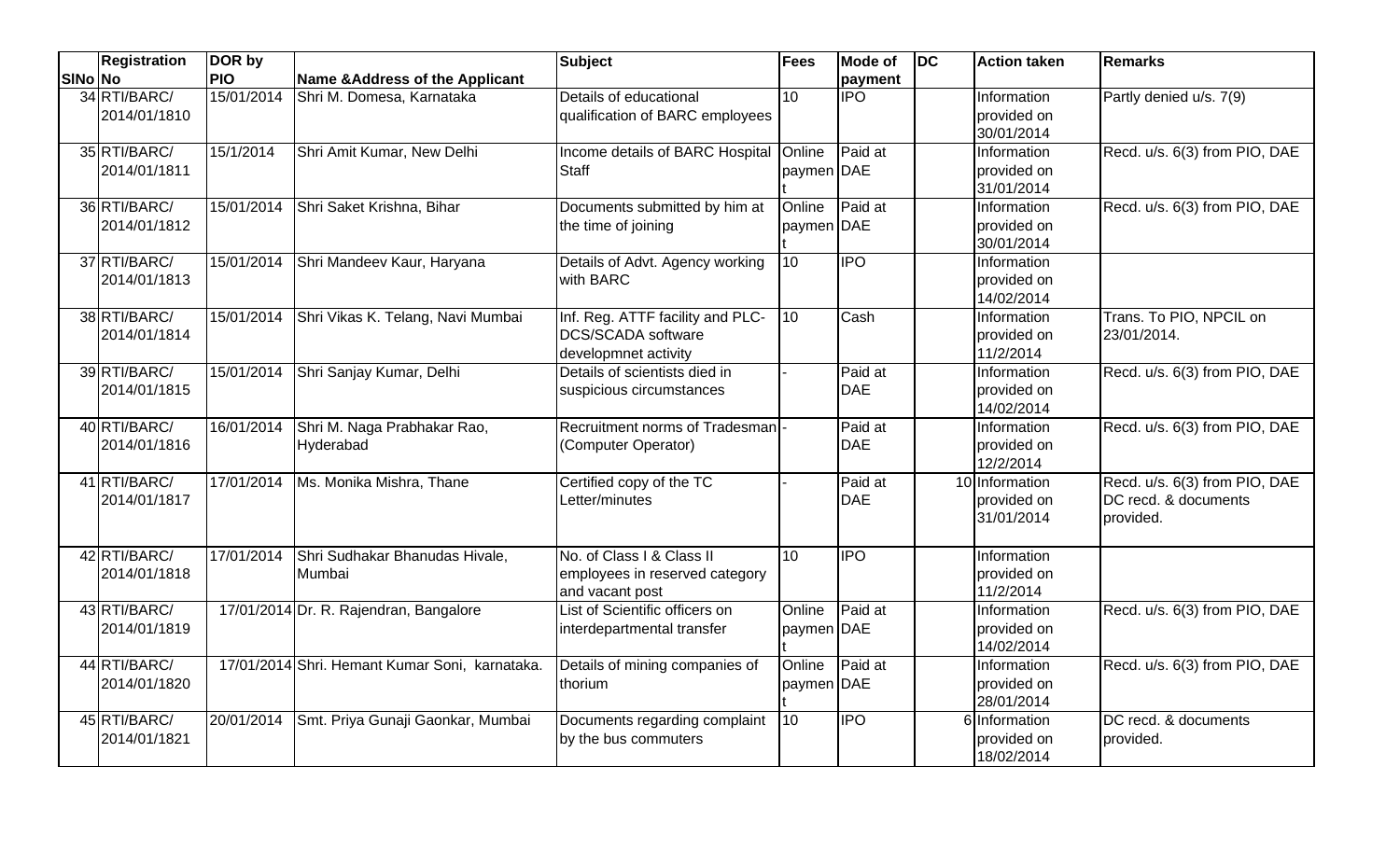|         | <b>Registration</b>          | DOR by     |                                                                    | <b>Subject</b>                                               | <b>Fees</b>          | <b>Mode of</b>        | $\overline{D}$ | <b>Action taken</b>                          | <b>Remarks</b>                         |
|---------|------------------------------|------------|--------------------------------------------------------------------|--------------------------------------------------------------|----------------------|-----------------------|----------------|----------------------------------------------|----------------------------------------|
| SINo No |                              | <b>PIO</b> | Name & Address of the Applicant                                    |                                                              |                      | payment               |                |                                              |                                        |
|         | 46 RTI/BARC/<br>2014/01/1822 | 20/01/2014 | Ms. Poonam Ramdas Ghate, Nagpur                                    | Inf. Reg. hosp. work Asst. /A<br>Exam                        | 20                   | <b>IPO</b>            |                | Information<br>provided on<br>6/2/2014       |                                        |
|         | 47 RTI/BARC/<br>2014/01/1823 | 20/01/2014 | Shri. Justin Jose, Mumbai                                          | Inf. Reg. Pension rules                                      | 10 <sup>°</sup>      | <b>IPO</b>            |                | Information<br>provided on<br>29/01/2014     |                                        |
|         | 48 RTI/BARC/<br>2014/01/1824 | 20/01/2014 | Smt. Priya Gunaji Gaonkar, Mumbai                                  | Inf/documents regarding meeting 10<br>with Controller, BARC  |                      | <b>IPO</b>            |                | 4 Information<br>provided on<br>7/2/2014     | DC recd. & documents<br>provided.      |
|         | 49 RTI/BARC/<br>2014/01/1825 | 21/01/2014 | Shri. Praveen Kumar Singh, M.P                                     | marks obtained by self in hospital 10<br>Work Assistant exam |                      | <b>IPO</b>            |                | Information<br>provided on<br>7/2/2014       |                                        |
|         | 50 RTI/BARC/<br>2014/01/1826 |            | 21/01/2014 Shri. K. Padmanabhan, Mumbai                            | Inf. Reg. Canteen in NRB<br>Complex                          | 10                   | <b>IPO</b>            |                | Information<br>provided on<br>18/02/2014     |                                        |
|         | 51 RTI/BARC/<br>2014/01/1827 | 22/01/2014 | Shri. Parmanand Varma, Rajasthan                                   | Inf. Reg. five days week in BARC 10                          |                      | <b>I</b> IPO          |                | Information<br>provided on<br>27/01/2014     |                                        |
|         | 52 RTI/BARC/<br>2014/01/1828 | 22/01/2014 | Shri. Om Prakash, Rajasthan                                        | Inf. Reg. online exam conducted<br>in AIET, Jaipur           | 10                   | <b>IPO</b>            |                | Information<br>provided on<br>18/02/2014     | Trans. To PIO, NPCIL on<br>24/01/2014. |
|         | 53 RTI/BARC/<br>2014/01/1829 | 23/01/2014 | Shri. Vipin Kumar Kushwaha/ Shri.<br>Rakesh Sharma, madhya Pradesh | Inf. Reg. X-ray & CT Scan<br>technician                      |                      |                       |                | *05/03/2014                                  | *File closed. Fee not recd.            |
|         | 54 RTI/BARC/<br>2014/01/1830 | 24/01/2014 | Shri Sankaranarayanan, Thane                                       | Inf. Reg. capital expenditure                                | Online<br>paymen DAE | Paid at               |                | Information<br>provided on<br>30/01/2014     | Recd. From PIO, DAE u/s. 6(3)          |
|         | 55 RTI/BARC/<br>2014/01/1831 | 27/01/2014 | Shri M. C. Goel, Mumbai                                            | Inf. Reg. status on<br>representations                       | 10                   | Cash                  |                | Information<br>provided on<br>26/02/2014     | Trans. To PIO, DAE on<br>31/01/2014.   |
|         | 56 RTI/BARC/<br>2014/01/1832 | 27/01/2014 | Shri M. C. Goel                                                    | Guidelines issued to asses the<br><b>CR</b>                  | 10 <sup>°</sup>      | Cash                  |                | Information<br>provided on<br>20/02/2014     | Partly denied u/s 2(f)                 |
|         | 57 RTI/BARC/<br>2014/01/1833 |            | 27/01/2014 Shri Sandipan Hore, Kolkata                             | Inf. Reg. OCES 2009                                          |                      | Paid at<br><b>DAE</b> |                | Information<br>provided on<br>20/02/2014     | Recd. From PIO, DAE u/s. 6(3)          |
|         | 58 RTI/BARC/<br>2014/01/1834 |            | 27/01/2014 Smt. Swati V. Kokale, Solapur                           | Inf. Reg. BARC employee                                      | 10                   | <b>IPO</b>            |                | 100 Information<br>provided on<br>18/02/2014 | DC recd. & documents<br>provided.      |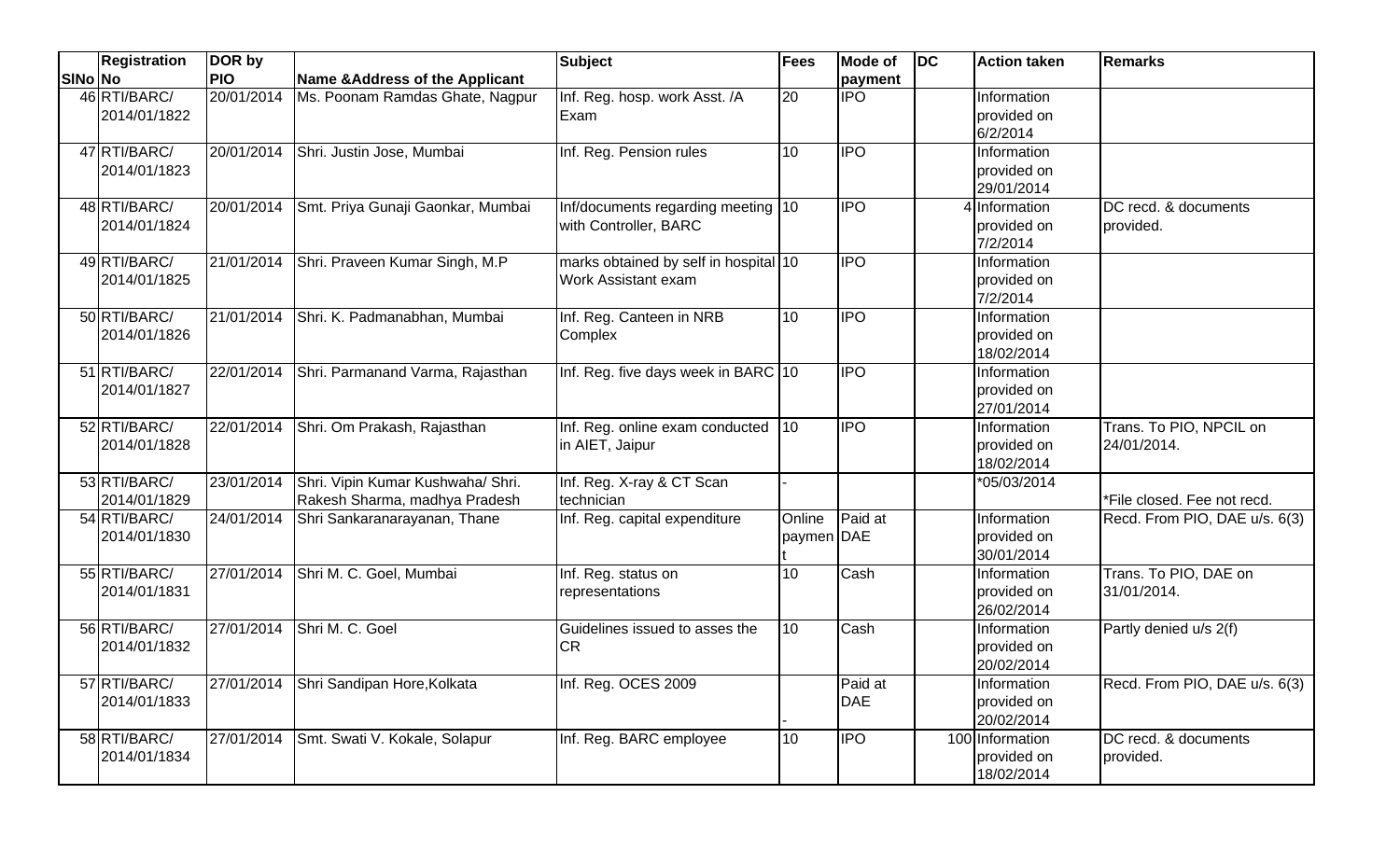|         | <b>Registration</b>          | DOR by              |                                             | <b>Subject</b>                                     | Fees                 | Mode of               | <b>IDC</b> | <b>Action taken</b>                       | Remarks                                                                                |
|---------|------------------------------|---------------------|---------------------------------------------|----------------------------------------------------|----------------------|-----------------------|------------|-------------------------------------------|----------------------------------------------------------------------------------------|
| SINo No |                              | <b>PIO</b>          | Name & Address of the Applicant             |                                                    |                      | payment               |            |                                           |                                                                                        |
|         | 59 RTI/BARC/<br>2014/01/1835 | 28/01/2014          | Shri. Dixit Ganesh Sunil, Maharashtra       | Inf. Reg. hosp. work Asst. /A<br>Exam              | 10                   | <b>IPO</b>            |            | 25 Information<br>provided on<br>3/3/2014 | *Fee recd. On 10/02/2014<br>DC recd. & documents<br>provided.                          |
|         | 60 RTI/BARC/<br>2014/01/1836 | 28/01/2014          | Smt. Kamala Shankar, Mumbai                 | Details of pay fixation of<br>employees            |                      | Paid at<br><b>DAE</b> |            | Information<br>provided on<br>25/02/2014  | Recd. u/s. 6(3) from PIO, DAE<br>w.r.t. Point no. 2 to 5                               |
|         | 61 RTI/BARC/<br>2014/01/1837 | 28/01/2014          | Ms. Sanju Kumari, Mumbai                    | Details of recruitment process in<br><b>BARC</b>   | Online<br>paymen DAE | Paid at               |            | Information<br>provided on<br>14/02/2014  | Recd. u/s. 6(3) from PIO, DAE                                                          |
|         | 62 RTI/BARC/<br>2014/01/1838 | 28/01/2014          | Smt. Priya Gunaji Gaonkar, Mumbai           | Details reg. Grievance made by<br>applicant        | 10                   | <b>IPO</b>            |            | 4 Information<br>provided on<br>12/3/2014 | Signed application recd. On<br>19/02/2014.<br>DC recd. & documents<br>provided.        |
|         | 63 RTI/BARC/<br>2014/01/1839 | 28/01/2014          | Shri. D. N. patil, Mumbai                   | Inf. Reg. BARC employee                            | $\overline{10}$      | Cash                  |            | Information<br>provided on<br>19/02/2014  | Partly denied u/s. 2(f)                                                                |
|         | 64 RTI/BARC/<br>2014/01/1840 | 30/01/2014          | Shri. Anant Prakash Shukla, Thane,          | Details of additional qualification                | Online<br>paymen DAE | Paid at               |            | Information<br>provided on<br>7/2/2014    | Recd. From PIO, DAE u/s. 6(3)                                                          |
|         | 65 RTI/BARC/<br>2014/01/1841 | 30/01/2014          | Shri. Rajpal Singh, Indore                  | Inf. Reg. promotion guidelines                     | 10                   | <b>IPO</b>            |            | *7/2/2014                                 | Denied u/s. 2(f)                                                                       |
|         | 66 RTI/BARC/<br>2014/02/1842 | $\sqrt{02}/04/2014$ | Shri. Anand Babu Musala, Guntur             | Details of recruitment process in<br><b>BARC</b>   |                      | Online<br>payment     |            | Information<br>provided on<br>20/02/2014  | Recd. From PIO, DAE u/s. 6(3)                                                          |
|         | 67 RTI/BARC/<br>2014/02/1843 | 02/04/2014          | Shri. Saurabh, Navi Mumbai                  | Inf. Reg OCES-2014                                 |                      | Online<br>payment     |            | *11/2/2014                                | Recd. From PIO, DAE u/s. 6(3)-<br>Denied u/s. 2(f)                                     |
|         | 68 RTI/BARC/<br>2014/02/1844 | 02/04/2014          | Shri Ashok Kumar Sharma,<br>Ghaziabad, UP   | Details of employees<br>woked/working in contract. |                      | Online<br>payment     |            | Information<br>provided on<br>3/3/2014    | Recd. From PIO, DAE u/s. 6(3)<br>Trans. To constituent units of<br>BARC on 07/02/2014. |
|         | 69 RTI/BARC/<br>2014/02/1845 | 02/04/2014          | Shri. Devendra Shankar Gadekar,<br>Mumbai   | Inf. Reg. reservations for Group<br>A and B post   | $*10$                | <b>IPO</b>            |            | Information<br>provided on<br>20/03/2014  | Fee recd. On 21/02/2014.                                                               |
|         | 70 RTI/BARC/<br>2014/02/1846 | 02/04/2014          | Shri. Arpan Asopiya, 410, Madhya<br>Pradesh | Inf. Reg OCES/DGFS exam 2014 <sup>*</sup>          |                      | Online<br>payment     |            | Information<br>provided on<br>21/02/2014  | Recd. From PIO, DAE u/s. 6(3)                                                          |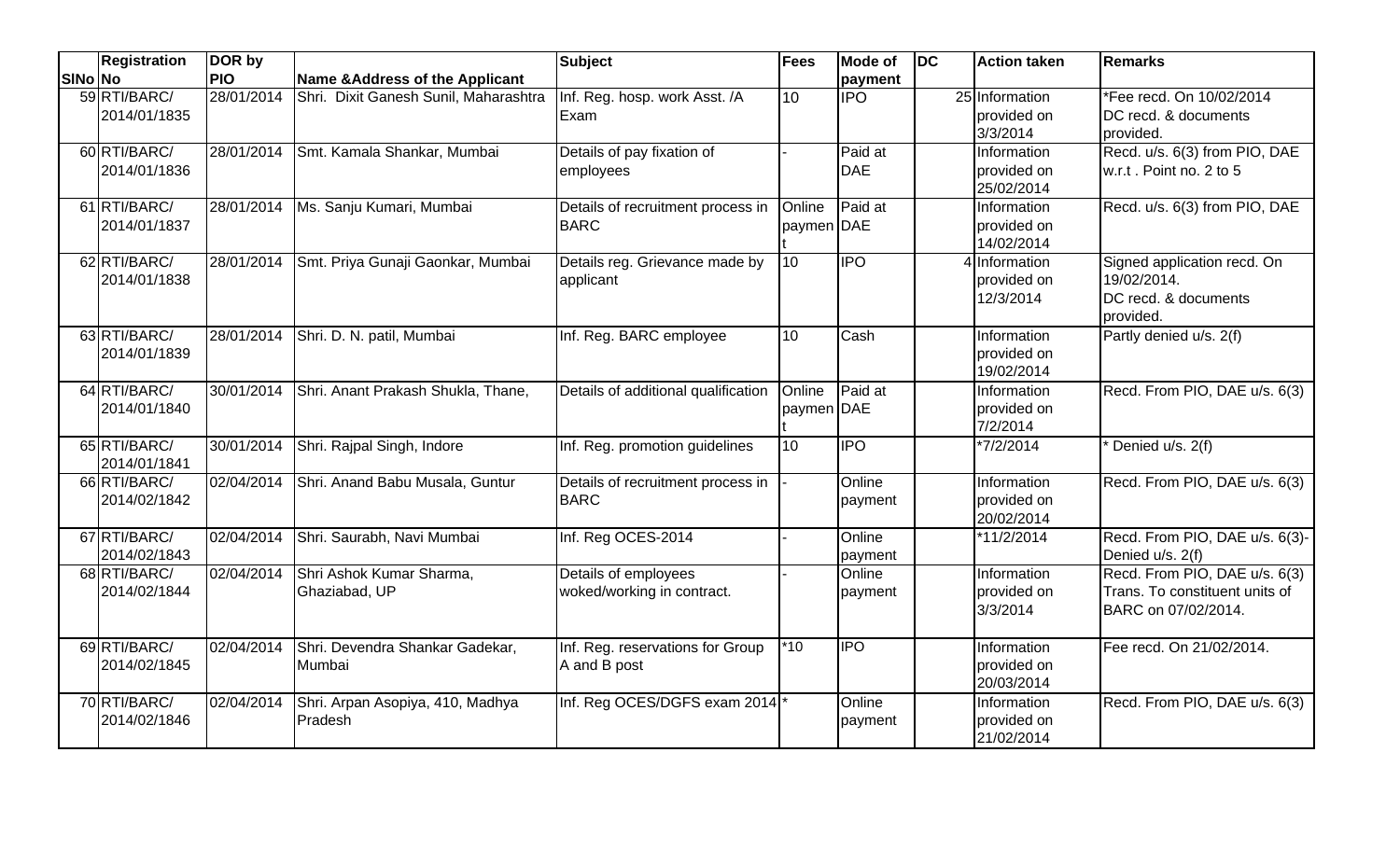|         | Registration                 | DOR by                  |                                           | <b>Subject</b>                                                               | <b>Fees</b>             | Mode of               | $1DC$ | <b>Action taken</b>                         | <b>Remarks</b>                                                                                                   |
|---------|------------------------------|-------------------------|-------------------------------------------|------------------------------------------------------------------------------|-------------------------|-----------------------|-------|---------------------------------------------|------------------------------------------------------------------------------------------------------------------|
| SINo No |                              | <b>PIO</b>              | Name & Address of the Applicant           |                                                                              |                         | payment               |       |                                             |                                                                                                                  |
|         | 71 RTI/BARC/<br>2014/02/1847 | 02/04/2014              | Shri. S. Pugazhendi, Kalpakkam            | Inf. Reg. promotion guidelines                                               | Paid at<br><b>IGCAR</b> |                       |       | Information<br>provided on<br>24/02/2014    | Recd. From PIO, IGCAR u/s.<br>6(3)                                                                               |
|         | 72 RTI/BARC/<br>2014/02/1848 | 02/05/2014              | Shri M. C. Goel, Mumbai                   | Inf. Reg. promoion from self                                                 | 10                      | Cash                  |       | Information<br>provided on<br>20/02/2014    |                                                                                                                  |
|         | 73 RTI/BARC/<br>2014/02/1849 | 02/06/2014              | Shri Ajay Malik, Chennai                  | Details of staff having the<br>working knowledge of Hindi                    |                         | Paid at<br><b>DAE</b> |       | Information<br>provided on<br>21/02/2014    | Recd. u/s. 6(3) from PIO, DAE.<br>Trans. u/s. 6(3) to PIOs of<br><b>BARC</b> constituent units on<br>12/02/2014. |
|         | 74 RTI/BARC/<br>2014/02/1850 |                         | 02/06/2014 Shri Gaurav Singh, UP          | Marks secured in OCES/DGFS-<br>2012                                          | 10                      | <b>I</b> IPO          |       | Information<br>provided on<br>3/3/2014      |                                                                                                                  |
|         | 75 RTI/BARC/<br>2014/02/1851 | 02/06/2014              | Smt. Sumitra Mallesh Shantanor,<br>Mumbai | Inf. Reg. BARC employee                                                      | 10                      | Cash                  |       | *21/02/2014                                 | *Denied $u/s. 8(1)(i)$                                                                                           |
|         | 76 RTI/BARC/<br>2014/02/1852 | 02/07/2014              | Shri Amit Acharya, Mumbai                 | Inf. Reg. PRIS(I)                                                            | 10                      | Cash                  |       | 32 Information<br>provided on<br>18/02/2014 | Partly denied u/s 2(f)<br>DC recd. & documents<br>provided.                                                      |
|         | 77 RTI/BARC/<br>2014/02/1853 | 02/10/2014              | Shri B. Gowri Sankar, Mandhya<br>Pradesh  | Inf reg. applications received<br>against advertisement                      | Online<br>paymen DAE    | Paid at               |       | 6 Information<br>provided on<br>21/02/2014  | Recd. u/s. 6(3) from PIO, DAE<br>DC recd. & documents<br>provided.                                               |
|         | 78 RTI/BARC/<br>2014/02/1854 |                         | 02/11/2014 Shri. Jay Kishore Kumar, Bihar | Inf. Reg. appointment for the post 10<br>of Scientific Assistant             |                         | <b>IPO</b>            |       | Information<br>provided on<br>21/02/2014    |                                                                                                                  |
|         | 79 RTI/BARC/<br>2014/02/1855 | $\overline{02/11/2014}$ | Shri. Mayank Nigam, Punjab                | Details of OCES/DGFS w.r.t<br>Food Technology discipline.                    | Online<br>paymen DAE    | Paid at               |       | Information<br>provided on<br>3/3/2014      | *Recd. u/s. 6(3) from PIO, DAE<br>Partly denied u/s.8(1)(d)                                                      |
|         | 80 RTI/BARC/<br>2014/02/1856 | $\sqrt{02}/11/2014$     | Shri. Shailendra R. Raul, Mumbai          | Norms regarding A.Q                                                          | $\overline{10}$         | Cash                  |       | Information<br>provided on<br>10/3/2014     |                                                                                                                  |
|         | 81 RTI/BARC/<br>2014/02/1857 |                         | 02/12/2014 Shri Sharad Pente, Navi Mumbai | Details of Pris O & G/CR record<br>of self                                   | 10                      | Cash                  |       | 16 Information<br>provided on<br>6/3/2014   | DC recd. & documents<br>provided.                                                                                |
|         | 82 RTI/BARC/<br>2014/02/1858 |                         | 02/12/2014 Shri. Savinaya, Mangalore      | Details regarding ongoing project Online<br>in Nitte University Dearalakatte | paymen DAE              | Paid at               |       | Information<br>provided on<br>10/3/2014     | Recd. u/s. 6(3) from PIO, DAE                                                                                    |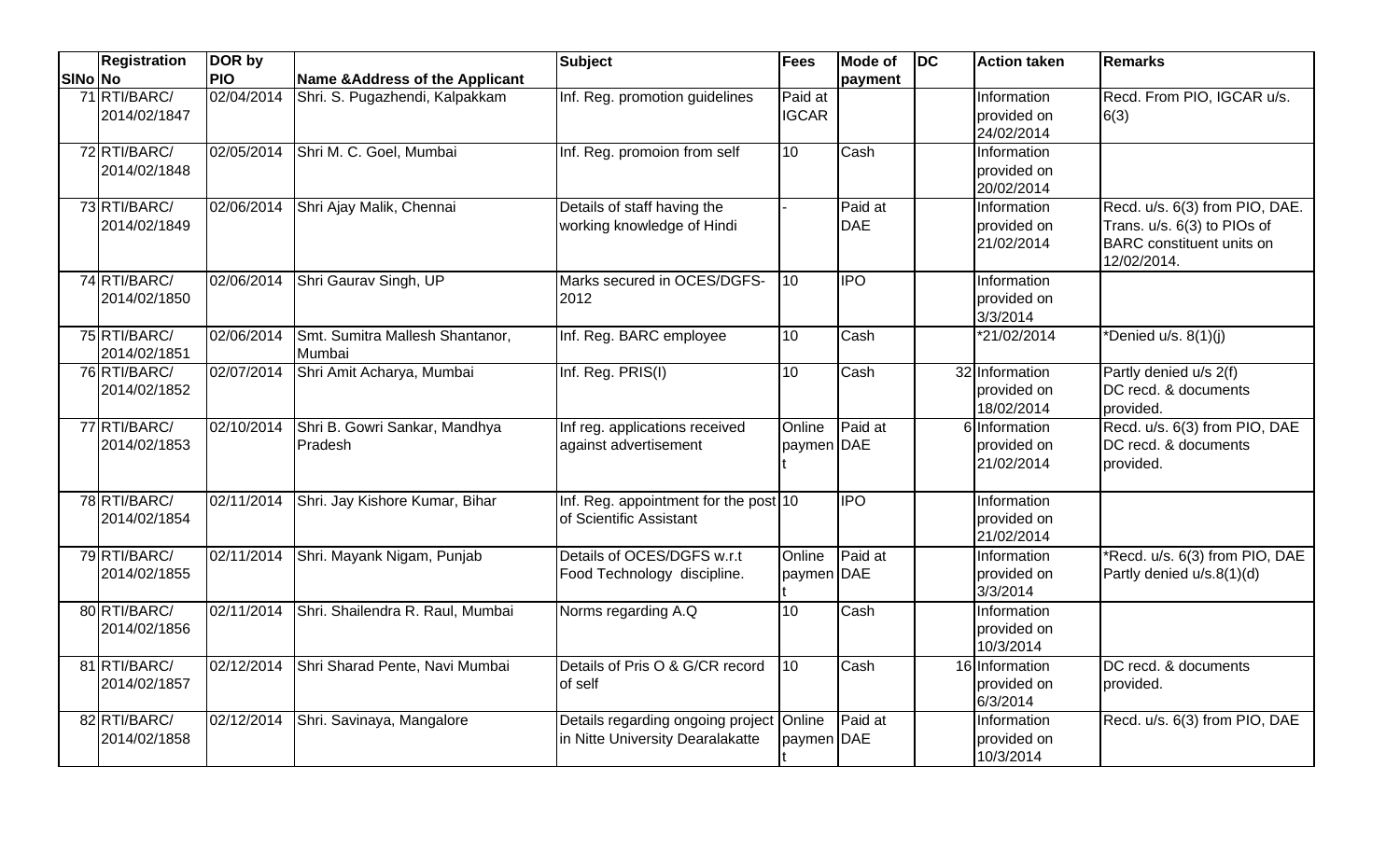|         | <b>Registration</b>          | DOR by     |                                            | <b>Subject</b>                            | Fees                 | Mode of                                                           | <b>DC</b> | <b>Action taken</b>                      | <b>Remarks</b>                                                                          |
|---------|------------------------------|------------|--------------------------------------------|-------------------------------------------|----------------------|-------------------------------------------------------------------|-----------|------------------------------------------|-----------------------------------------------------------------------------------------|
| SINo No |                              | <b>PIO</b> | <b>Name &amp; Address of the Applicant</b> |                                           |                      | payment                                                           |           |                                          |                                                                                         |
|         | 83 RTI/BARC/<br>2014/02/1859 | 02/12/2014 | Smt. Hinchalu Devi HP                      | Reg. Family Pension                       |                      | Paid at<br>office of<br>Accountan<br>t General<br>(A&E), H.<br>Ρ. |           | Information<br>provided on<br>10/3/2014  | Recd. u/s. 6(3) from PIO,<br>Accountant General (A&E)                                   |
|         | 84 RTI/BARC/<br>2014/02/1860 | 14/02/2014 | Dr. Sreeramappa, Palghar,                  | Records of SC/ST                          |                      | Paid at<br><b>DAE</b>                                             |           | Information<br>provided on<br>5/3/2014   | Recd. u/s. 6(3) from PIO, DAE<br>pertaining to point no. 4                              |
|         | 85 RTI/BARC/<br>2014/02/1861 | 17/02/2014 | Shri M. Domesa, Karnataka                  | Inf. Reg. letter from CIC                 | 10                   | <b>IPO</b>                                                        |           | *7/3/2014                                | *Denied u/s. 2(f)                                                                       |
|         | 86 RTI/BARC/<br>2014/02/1862 | 18/02/2014 | Shri. Sombir, Haryana.                     | Inf. Reg. OCES/DGFS -2014                 |                      | Online<br>payment                                                 |           | Information<br>provided on<br>3/3/2014   | Recd. From PIO, DAE u/s. 6(3)<br>Partly denied u/s. 2(f)                                |
|         | 87 RTI/BARC/<br>2014/02/1863 | 18/02/2014 | Shri M. Domesa, Karnataka,                 | Inf. Reg. use of CHSS card                | 10                   | <b>IPO</b>                                                        |           | Information<br>provided on<br>5/3/2014   |                                                                                         |
|         | 88 RTI/BARC/<br>2014/02/1864 | 18/02/2014 | Shri. Aditya Bharti, Bihar                 | Inf. Reg. Steno Gr II Exam                | 10 <sup>°</sup>      | <b>IPO</b>                                                        |           | Information<br>provided on<br>3/3/2014   |                                                                                         |
|         | 89 RTI/BARC/<br>2014/02/1865 | 19/02/2014 | Shri M. Domesa, Karnataka,                 | Xerox copy of application made<br>by self | 10                   | <b>IPO</b>                                                        |           | 4 Information<br>provided on<br>3/3/2014 | DC recd. & documents<br>provided.                                                       |
|         | 90 RTI/BARC/<br>2014/02/1866 | 19/02/2014 | Shri. Rohit Kumar, Rajasthan.              | Info. Reg. LTC Home Town                  | Online<br>paymen DAE | Paid at                                                           |           | Information<br>provided on<br>11/3/2014  | Recd. From PIO, DAE U/s. 6(3)<br>Trans. To constitutent units of<br>BARC on 20/02/2014. |
|         | 91 RTI/BARC/<br>2014/02/1867 | 20/02/2014 | Shri Naresh Konduru, Hyderabad             | Inf. Reg. CAT-I Trainee exam              | Online<br>paymen DAE | Paid at                                                           |           | Information<br>provided on<br>12/3/2014  | Recd. From PIO, DAE U/s. 6(3)                                                           |
|         | 92 RTI/BARC/<br>2014/02/1868 | 20/02/2014 | Smt. Lohar Sangita Suryakant, Pune         | Inf. Reg. BARC employee                   | 10                   | Cash                                                              |           | Information<br>provided on<br>6/3/2014   |                                                                                         |
|         | 93 RTI/BARC/<br>2014/02/1869 | 20/02/2014 | Shri Shashi Kant, Mumbai                   | Details of self official travels          | $\overline{10}$      | Cash                                                              |           | Information<br>provided on<br>13/03/2014 |                                                                                         |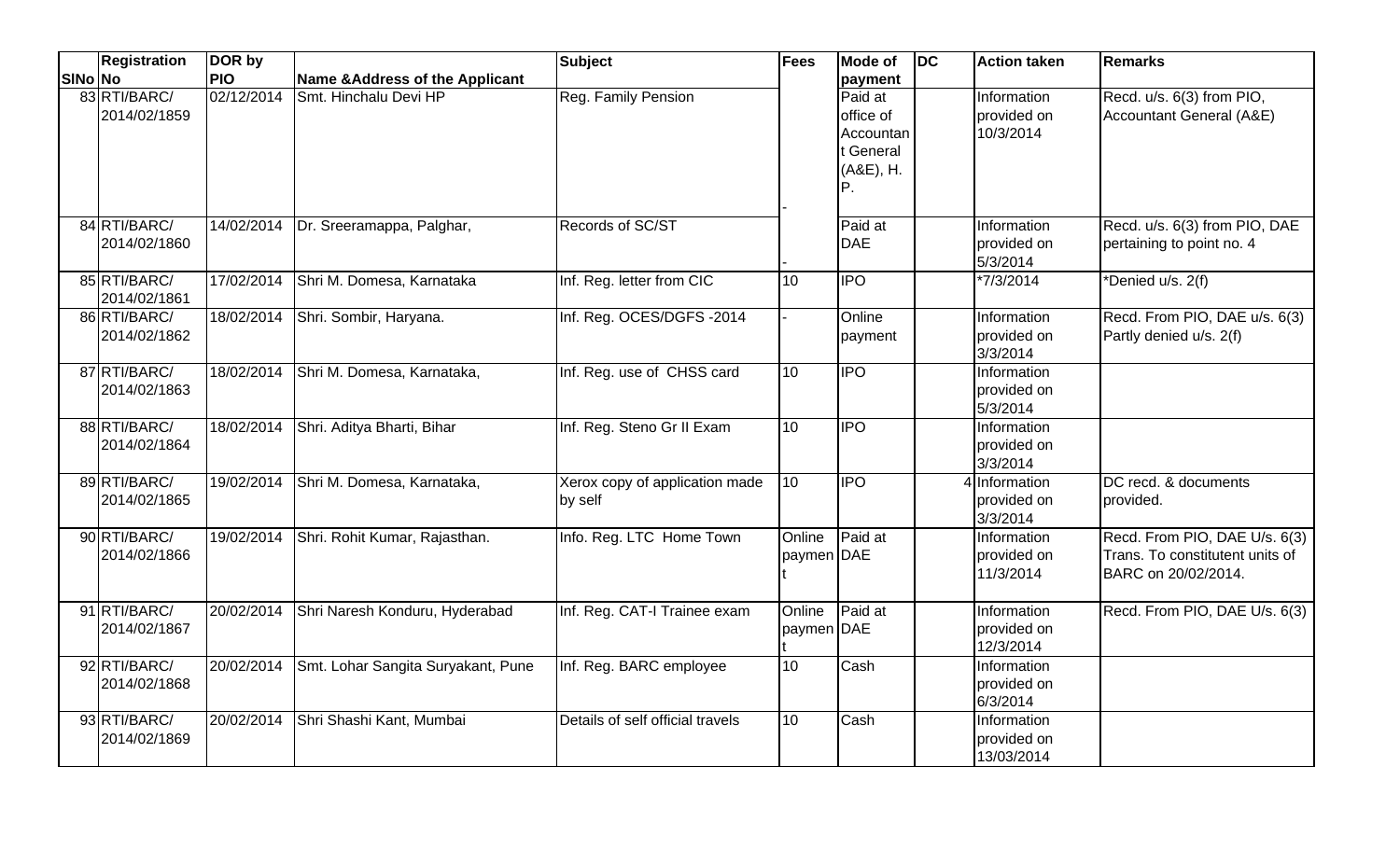|         | <b>Registration</b>           | DOR by     |                                           | <b>Subject</b>                                                                                   | <b>Fees</b>      | <b>Mode of</b>                      | DC | <b>Action taken</b>                         | <b>Remarks</b>                                                     |
|---------|-------------------------------|------------|-------------------------------------------|--------------------------------------------------------------------------------------------------|------------------|-------------------------------------|----|---------------------------------------------|--------------------------------------------------------------------|
| SINo No |                               | <b>PIO</b> | <b>Name &amp;Address of the Applicant</b> |                                                                                                  |                  | payment                             |    |                                             |                                                                    |
|         | 94 RTI/BARC/<br>2014/02/1870  | 20/02/2014 | Shri Shashi Kant, Mumbai                  | Details reg. official travels of<br>SO/F grading officers                                        | 10               | Cash                                |    | *06/3/2014                                  | *Denied u/s. 7(9)                                                  |
|         | 95 RTI/BARC/<br>2014/02/1871  | 20/02/2014 | Shri Shashi Kant, Mumbai                  | Inf. Reg. total strength of SO/G<br>and their transfer in public<br>interest                     | 10               | Cash                                |    | Information<br>provided on<br>13/3/2014     |                                                                    |
|         | 96 RTI/BARC/<br>2014/02/1872  | 21/02/2014 | Shri P. N. Verma, Rajasthan               | Copies of order of 5 days week & 10<br>allowance to ESL staff                                    |                  | <b>IPO</b>                          |    | Information<br>provided on<br>14/03/2014    | Trans. To PIO, NPCIL u/s. 6(3)<br>on 24/02/2014.                   |
|         | 97 RTI/BARC/<br>2014/02/1873  | 21/02/2014 | Ms. Sunanda Mehta, New Delhi              | Inf. Reg. environmental<br>monitoring sites                                                      |                  | *Paid at<br>NPCIL,<br>Kalpakka<br>m |    | Information<br>provided on<br>13/03/2014    | Recd. From PIO, BARCF,<br>Kalpakkam u/s. 6(3)                      |
|         | 98 RTI/BARC/<br>2014/02/1874  | 21/02/2014 | Shri S.D. Mhatre, New Panvel              | Inf. Reg.option for CPF to GPF                                                                   | 10               | Cash                                |    | Information<br>provided on<br>13/03/2014    |                                                                    |
|         | 99 RTI/BARC/<br>2014/02/1875  | 21/02/2014 | Shri S. Daniel Thomas, Mysore             | Inf. Reg. nurses appointed in<br>2006 to 2008 alongiwth their<br>initial pay fixation            | 10               | <b>IPO</b>                          |    | Information<br>provided on<br>18/03/2014    | Trans. To constitutent units of<br>BARC on 25/02/2014              |
|         | 100 RTI/BARC/<br>2014/02/1876 | 24/02/2014 | Shri S. Elangovan, Tamil Nadu             | Inf. Reg. purpose, utility & extent<br>of powers of TC                                           | Online<br>paymen |                                     |    | Information<br>provided on<br>21/03/2014    | Recd. u/s. 6(3) from CPIO, DAE                                     |
|         | 101 RTI/BARC/<br>2014/02/1877 | 24/02/2014 | Smt. Vasundhara Sanjay Howal,<br>Vardha   | Inf. Reg. BARC employee                                                                          | $\overline{10}$  | <b>IPO</b>                          |    | Information<br>provided on<br>6/3/2013      | Reply in hindi.                                                    |
|         | 102 RTI/BARC/<br>2014/02/1878 | 28/02/2014 | Shri Krishan Murari Meena, Rajasthan      | Inf. Reg. date of promotion and<br>no. of increments under PRIS(I)<br>Scheme                     | 10               | <b>IPO</b>                          |    | Information<br>provided on<br>26/03/2014    | Partly denied u/s 2(f)                                             |
|         | 103RTI/BARC/<br>2014/02/1879  | 28/02/2014 | Shri Manjeet Singh, Himachal Pradesh      | Criteria for appearing UPSC<br>exam after joining the<br>Department                              | 10               | <b>IPO</b>                          |    | Information<br>provided on<br>13/03/2014    |                                                                    |
|         | 104 RTI/BARC/<br>2014/03/1880 |            | 03/03/2014 Shri Shashi Kant, 12-B, Mumbai | Inf. Reg. Scientific Officers in<br><b>NRG</b>                                                   | 10               | Cash                                |    | 10 Information<br>provided on<br>19/03/2014 | DC recd. & documents<br>provided.                                  |
|         | 105 RTI/BARC/<br>2014/03/1881 |            | 03/03/2014 Shri Shashi Kant, 12-B, Mumbai | Inf. Reg. Scientific Officers who<br>involved in commissioning of<br>PREFRE plant at NRB Tarapur | 10               | Cash                                |    | *26/3/2014                                  | Trans. To PIO, Tarapur on<br>05/03/2014.<br>*Denied $u/s. 8(1)(a)$ |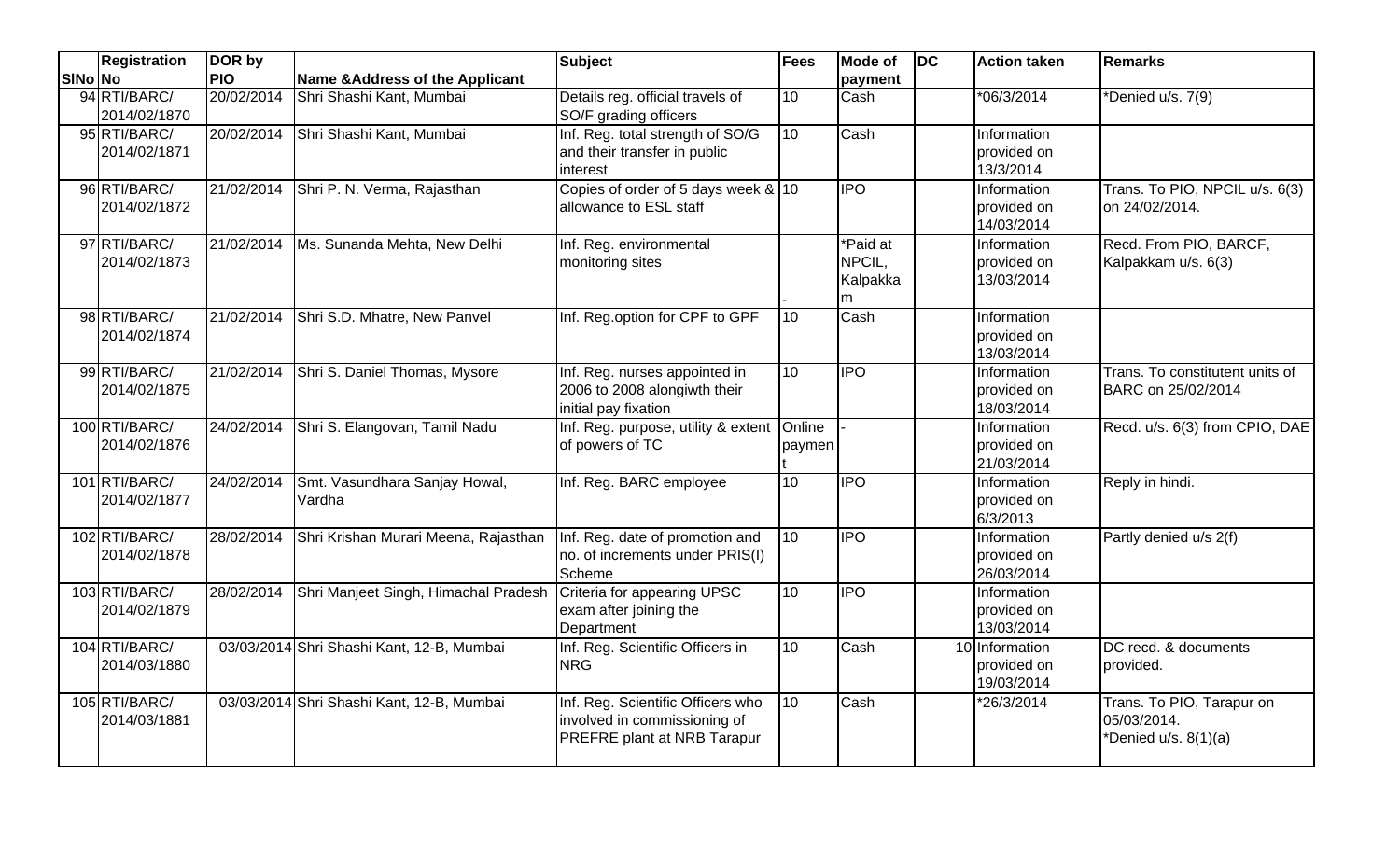|         | <b>Registration</b>           | DOR by     |                                                                       | Subject                                                                                           | <b>Fees</b>          | Mode of                   | DC | <b>Action taken</b>                      | <b>Remarks</b>                                                                                               |
|---------|-------------------------------|------------|-----------------------------------------------------------------------|---------------------------------------------------------------------------------------------------|----------------------|---------------------------|----|------------------------------------------|--------------------------------------------------------------------------------------------------------------|
| SINo No |                               | <b>PIO</b> | Name & Address of the Applicant                                       |                                                                                                   |                      | payment                   |    |                                          |                                                                                                              |
|         | 106 RTI/BARC/<br>2014/03/1882 |            | 03/03/2014 Shri Shashi Kant, 12-B, Mumbai                             | Inf. Reg. transfer cases from<br><b>NRG</b>                                                       | 10 <sup>1</sup>      | Cash                      |    | *26/3/2014                               | *Denied u/s. 8(1)(a)                                                                                         |
|         | 107 RTI/BARC/<br>2014/03/1883 |            | 03/03/2014 Shri L. Sivagurunathan, Tamil Nadu                         | Copies of DQE question papers<br>and answer keys                                                  | 10                   | <b>IPO</b>                |    | Information<br>provided on<br>28/03/2014 |                                                                                                              |
|         | 108 RTI/BARC/<br>2014/03/1884 |            | 03/03/2014 Shri Satish Kumar, Nainital                                | Details for the post of Liabrarian                                                                | Online<br>paymen DAE | Paid at                   |    | Information<br>provided on<br>27/03/2014 | Recd. u/s. 6(3) from PIO, DAE                                                                                |
|         | 109 RTI/BARC/<br>2014/03/1885 |            | 03/04/2014 Shri Mahesh Kumar Vyas, Indore                             | Action taken on his application                                                                   | $\overline{10}$      | <b>IPO</b>                |    | Information<br>provided on<br>24/03/2014 |                                                                                                              |
|         | 110RTI/BARC/<br>2014/03/1886  |            | 03/04/2014 Shri. S. B. Ghodke, Navi Mumbai                            | Details of Lab. Test of self in<br><b>BARc Hosp.</b>                                              |                      | Paid at<br>BRIT,<br>Vashi |    | Information<br>provided on<br>28/03/2014 | Recd. u/s. 6(3) from PIO, BRIT,<br>Vashi pertaining to point no. 2 &                                         |
|         | 111 RTI/BARC/<br>2014/03/1887 |            | 03/05/2014 Shri Shashi Kant, Mumbai                                   | Certified copy of noting                                                                          | 10 <sup>1</sup>      | Cash                      |    | Information<br>provided on<br>21/03/2014 |                                                                                                              |
|         | 112 RTI/BARC/<br>2014/03/1888 |            | 03/06/2014 Shri. K. Padmanabhan, Mumbai                               | Inf. Reg.tea pantry in NRB<br>Complex                                                             | 10                   | <b>IPO</b>                |    | Under process                            | Interim reply given on<br>25/03/2014.                                                                        |
|         | 113RTI/BARC/<br>2014/03/1889  |            | 03/07/2014 Smt. Poonam Tiwari/Mishra, Guwahati                        | Inf. Reg. BARC employee                                                                           |                      | <b>Court Fee</b>          |    | Under process                            | Mail sent for fee on 11/03/2014.<br>Fee not recd.                                                            |
|         | 114 RTI/BARC/<br>2014/03/1890 |            | 03/07/2014 Shri Kailash Sahai Kumbhkar, Mumbai                        | Answer sheet of Security Officer<br>Examination                                                   | 10                   | Cash                      |    | **12/3/2014                              | **Trans. To PIO, DAE u/s. 6(3)                                                                               |
|         | 115RTI/BARC/<br>2014/03/1891  |            | 03/07/2014 Shri Puwar Dhairyapalsinh Narpatsinh,<br><b>Tamil Nadu</b> | Inf. Reg.promotion/ recruitment<br>norms for Scientific Officer                                   | Online<br>paymen DAE | Paid at                   |    | Information<br>provided on<br>27/3/2014  | Recd. From PIO, DAE u/s. 6(3).<br>Trans. To PIO, NPCIL u/s.6(3)<br>on 12/03/2014.<br>Partly denied u/s. 2(f) |
|         | 116 RTI/BARC/<br>2014/03/1892 |            | 03/10/2014 Shri Puwar Dhairyapalsinh Narpatsinh,<br><b>Tamil Nadu</b> | Inf. Reg. recruitment/ promotion<br>guidelines for scientific and<br>technical personnel          | Online<br>paymen DAE | Paid at                   |    | Information<br>provided on<br>27/03/2014 | Recd. From PIO, DAE u/s. 6(3)                                                                                |
|         | 117 RTI/BARC/<br>2014/03/1893 |            | 03/10/2014 Ms. Poonam Ramdas Ghate, Nagpur                            | Inf. Reg. marks obtained by<br>candidates in interview for the<br>post of Hospital work assistant | $\overline{10}$      | <b>IPO</b>                |    | Information<br>provided on<br>27/03/2014 |                                                                                                              |
|         | 118 RTI/BARC/<br>2014/03/1894 |            | 03/10/2014 Shri Iswar Chand Pandey, Allahabad                         | Final utilisation certificate of grant 10                                                         |                      | <b>IPO</b>                |    | **14/3/2014                              | **Trans. To PIO, DAE u/s. 6(3)                                                                               |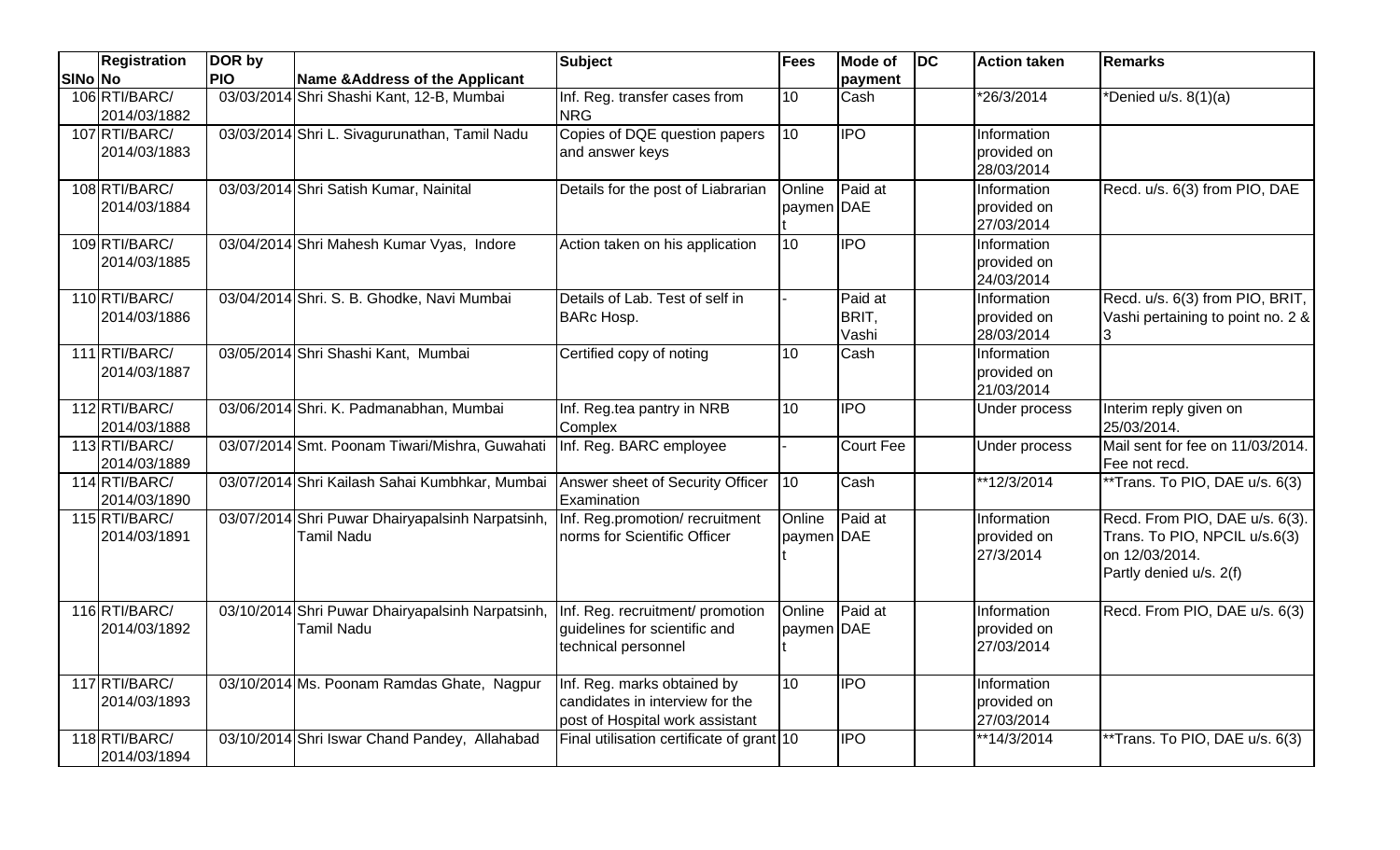|         | <b>Registration</b>           | DOR by     |                                                            | <b>Subject</b>                                                                           | <b>Fees</b>           | <b>Mode of</b> | DC | <b>Action taken</b>                      | <b>Remarks</b>                                                             |
|---------|-------------------------------|------------|------------------------------------------------------------|------------------------------------------------------------------------------------------|-----------------------|----------------|----|------------------------------------------|----------------------------------------------------------------------------|
| SINo No |                               | <b>PIO</b> | <b>Name &amp;Address of the Applicant</b>                  |                                                                                          |                       | payment        |    |                                          |                                                                            |
|         | 119RTI/BARC/<br>2014/03/1895  |            | 03/11/2014 Shri Arbindo Biswas, Mysore                     | Inf. Reg. Pay of the BARC<br>employee                                                    | 10                    | <b>IPO</b>     |    | <b>Under process</b>                     |                                                                            |
|         | 120 RTI/BARC/<br>2014/03/1896 |            | 03/12/2014 Shri D. N. Patil, Mumbai                        | Inf. Reg. authenticity of rubber<br>stamp                                                | 10                    | Cash           |    | Information<br>provided on<br>20/03/2014 |                                                                            |
|         | 121 RTI/BARC/<br>2014/03/1897 |            | 03/12/2014 Shri Arvind Kumar, Navi Mumai                   | Inf. Reg. official tour of BARC<br>employee                                              | 10                    | <b>IPO</b>     |    | Information<br>provided on<br>27/03/2014 | Pt. No. 2 trans. To PIO, IPO<br>u/s. 6(3) on 14/03/2014.                   |
|         | 122 RTI/BARC/<br>2014/03/1898 | 13/03/2014 | Shri Prakash R. Takke, Mumbai                              | Inf. Reg. C/off for security staff                                                       | Paid at<br>DCS&E<br>м |                |    | Under process                            | Recd. From PIO, DCS&EM u/s.<br>6(3)                                        |
|         | 123RTI/BARC/<br>2014/03/1899  | 13/03/2014 | Shri B. Kothandaraman, Kalpakkam                           | Details of promotion acquired<br>based on AQ                                             | Online<br>paymen DAE  | Paida at       |    | Under process                            | Recd. From PIO, DAE u/s. 6(3)                                              |
|         | 124 RTI/BARC/<br>2014/03/1900 | 13/03/2014 | Shri Neeraj Kumar, Thane                                   | Inf. Reg. AIC & DQE                                                                      | Online<br>paymen DAE  | Paid at        |    | Information<br>provided on<br>28/03/2014 | Recd. From PIO, DAE u/s. 6(3)                                              |
|         | 125 RTI/BARC/<br>2014/03/1901 | 13/03/2014 | Shri Umakant Shrivastava, Indore                           | Inf. Reg. assessing officer for<br>APAR and DR for promotional<br>interview              | Online<br>paymen DAE  | Paid at        |    | Information<br>provided on<br>24/03/2014 | Recd. From PIO, DAE u/s. 6(3)<br>Trans. Pt. No. 1 to PIO, DPS<br>u/s. 6(3) |
|         | 126 RTI/BARC/<br>2014/03/1902 | 13/03/2014 | Shri Puwar Dhairyapalsinh Narpatsinh,<br><b>Tamil Nadu</b> | Inf./Clarification reg. promotion                                                        | Online<br>paymen DAE  | Paid at        |    | *28/3/2014                               | Recd. From PIO, DAE u/s. 6(3)<br>*Denied u/s. 2(f)                         |
|         | 127 RTI/BARC/<br>2014/03/1903 | 13/03/2014 | Shri Puwar Dhairyapalsinh Narpatsinh,<br><b>Tamil Nadu</b> | Inf. Reg. recruitment/ promotion<br>quidelines for scientific and<br>technical personnel | Online<br>paymen DAE  | Paid at        |    | Information<br>provided on<br>27/03/2014 | Recd. From PIO, DAE u/s. 6(3)                                              |
|         | 128 RTI/BARC/<br>2014/03/1904 | 13/03/2014 | Shri Puwar Dhairyapalsinh Narpatsinh,<br><b>Tamil Nadu</b> | Inf. Reg. wieghtage of<br>qualification for promotion.                                   | Online<br>paymen DAE  | Paid at        |    | Information<br>provided on<br>25/3/2014  | Recd. From PIO, DAE u/s. 6(3)<br>Partly denied u/s 2(f) of the RTI<br>Act. |
|         | 129 RTI/BARC/<br>2014/03/1905 |            | 14/03/2014 Shri Shailendra R. Raul. Mumbai                 | Inf. Reg. promtion norms for<br>T/man to Scientific Assistant                            | 10                    | <b>Cash</b>    |    | <b>Under process</b>                     |                                                                            |
|         | 130 RTI/BARC/<br>2014/03/1906 | 14/03/2014 | Ms. Priya A. Kurup, Kerala                                 | Copy of letter issued by Estt.                                                           | 10 <sup>1</sup>       | <b>IPO</b>     |    | Under process                            |                                                                            |
|         | 131 RTI/BARC/<br>2014/03/1907 | 14/03/2014 | Shri Anubhav Giri, S/o. Late Shri<br>Virendra Giri, UP     | Inf. Reg. Compassionate<br>appointment                                                   |                       |                |    | **19/3/2014                              | Appl. Fee not recd.<br>**Trans. To PIO, HWB u/s 6(3).                      |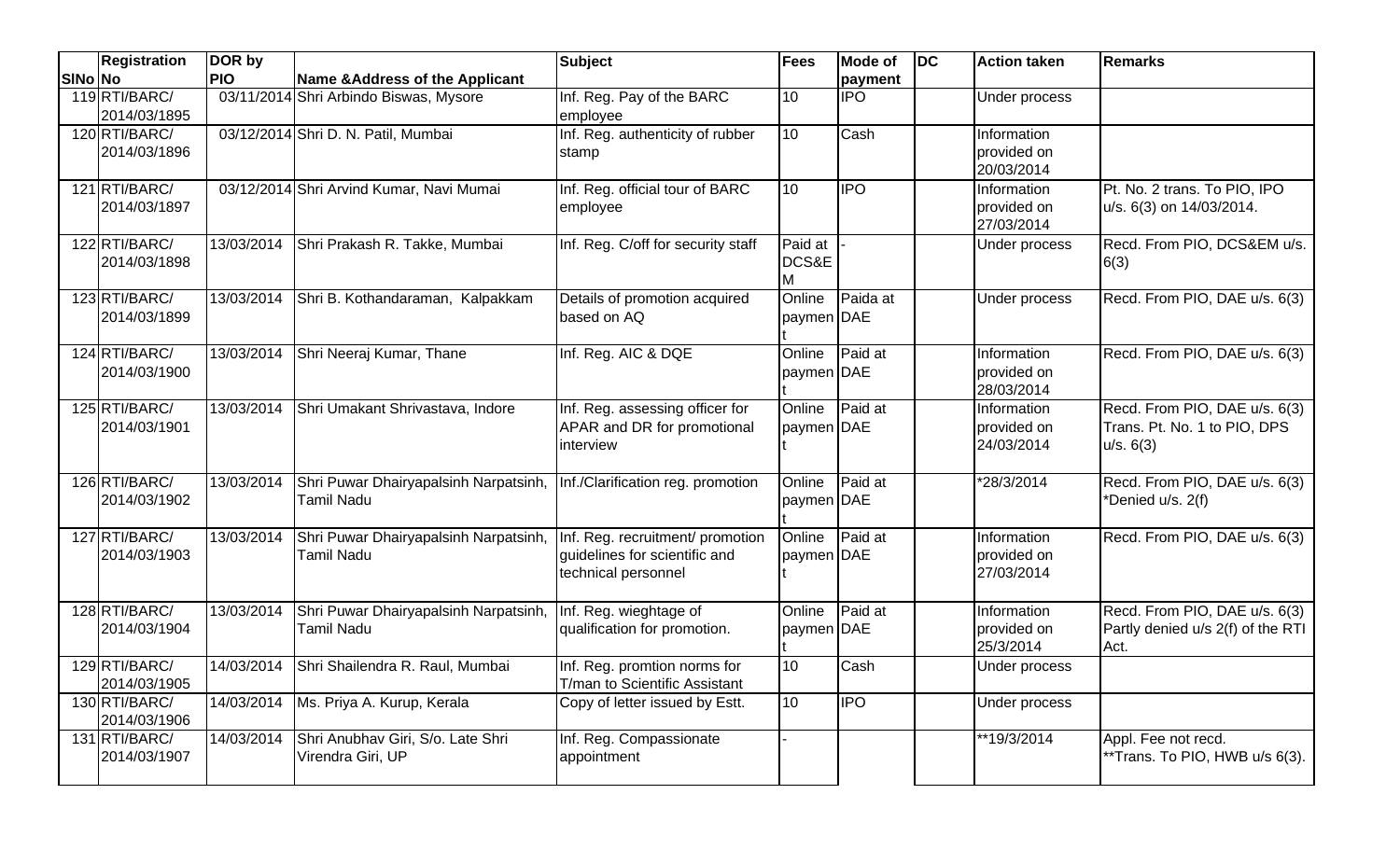|         | <b>Registration</b> | DOR by     |                                              | <b>Subject</b>                               | <b>Fees</b> | Mode of    | $\overline{\mathsf{D}}$ | <b>Action taken</b>  | Remarks                                   |
|---------|---------------------|------------|----------------------------------------------|----------------------------------------------|-------------|------------|-------------------------|----------------------|-------------------------------------------|
| SINo No |                     | <b>PIO</b> | Name & Address of the Applicant              |                                              |             | payment    |                         |                      |                                           |
|         | 132 RTI/BARC/       | 14/03/2014 | Shri Prashant Ashok Londhe, Nashik           | Inf. Reg. Disciplinary proceedings -         |             | Court fee  |                         | <b>Under process</b> | Letter for fee issued on                  |
|         | 2014/03/1908        |            |                                              |                                              |             |            |                         |                      | 18/03/2014                                |
|         | 133RTI/BARC/        |            | 18/03/2014 Shri Prabhakaran K., Navi Mumbai  | Inf. reg. revision of pension                | 10          | <b>IPO</b> |                         | <b>Under process</b> |                                           |
|         | 2014/03/1909        |            |                                              |                                              |             |            |                         |                      |                                           |
|         | 134 RTI/BARC/       | 18/03/2014 | Shri Somasundara Pandian                     | Inf. Reg. OT Allowances rates                | Online      | Paid at    |                         | <b>Under process</b> | Recd. From PIO, DAE u/s. 6(3).            |
|         | 2014/03/1910        |            | Vijaykumar, Mumbai                           |                                              | paymen DAE  |            |                         |                      |                                           |
|         |                     |            |                                              |                                              |             |            |                         |                      |                                           |
|         | 135 RTI/BARC/       | 20/03/2014 | Shri Mohandas Harris, Mumbai                 | Details regarding complaints                 | 10          | Cash       |                         | <b>Under process</b> |                                           |
|         | 2014/03/1911        |            |                                              | against self                                 |             |            |                         |                      |                                           |
|         | 136 RTI/BARC/       | 20/03/2014 | Shri Pavan Kumar Patel, Kalpakkam            | List of Scientific Officers recruited Online |             | Paid at    |                         | <b>Under process</b> | Recd. u/s 6(3) from PIO, DAE              |
|         | 2014/03/1912        |            |                                              | under OCES/DGFS since                        | paymen DAE  |            |                         |                      |                                           |
|         |                     |            |                                              | 01/01/2006                                   |             |            |                         |                      |                                           |
|         | 137 RTI/BARC/       | 21/03/2014 | Shri Ganesh Jadhav, Mumbai                   | Post exempted from the purview               | $\vert$ 10  | Cash       |                         | <b>Under process</b> |                                           |
|         | 2014/03/1913        |            |                                              | of reservation.                              |             |            |                         |                      |                                           |
|         | 138 RTI/BARC/       |            | 21/03/2014 Smt. B. Sivalakshmamma, Nellore   | Copies of question papers of                 |             |            |                         | <b>Under process</b> | Fee not rced. Letter for fee <sup>*</sup> |
|         | 2014/03/1914        |            |                                              | entrance exam for MD radiation               |             |            |                         |                      | lissued on 27/03/2014.                    |
|         |                     |            |                                              | Medicine                                     |             |            |                         |                      |                                           |
|         | 139RTI/BARC/        |            | 21/03/2014 Shri. Shailendra R. Raul, Mumbai  | Status of different types of                 | 10          | Cash       |                         | <b>Under process</b> |                                           |
|         | 2014/03/1915        |            |                                              | accelerators                                 |             |            |                         |                      |                                           |
|         | 140 RTI/BARC/       |            | 24/03/2014 Shri. T. Alaguvadivel, Tamil Nadu | Certified copies of letters                  | 10          | <b>IPO</b> |                         | <b>Under process</b> |                                           |
|         | 2014/03/1916        |            |                                              | regarding hearing                            |             |            |                         |                      |                                           |
|         | 141 RTI/BARC/       |            | 25/03/2014   Shri. D. L. Patil, Navi Mumbai  | Inf. Reg. Pris and copies                    | 10          | <b>IPO</b> |                         | <b>Under process</b> | Pt. No. 2 trans. To PIO, DAE              |
|         | 2014/03/1917        |            |                                              | ACR/APAR                                     |             |            |                         |                      | u/s.6(3) on 27/03/2014.                   |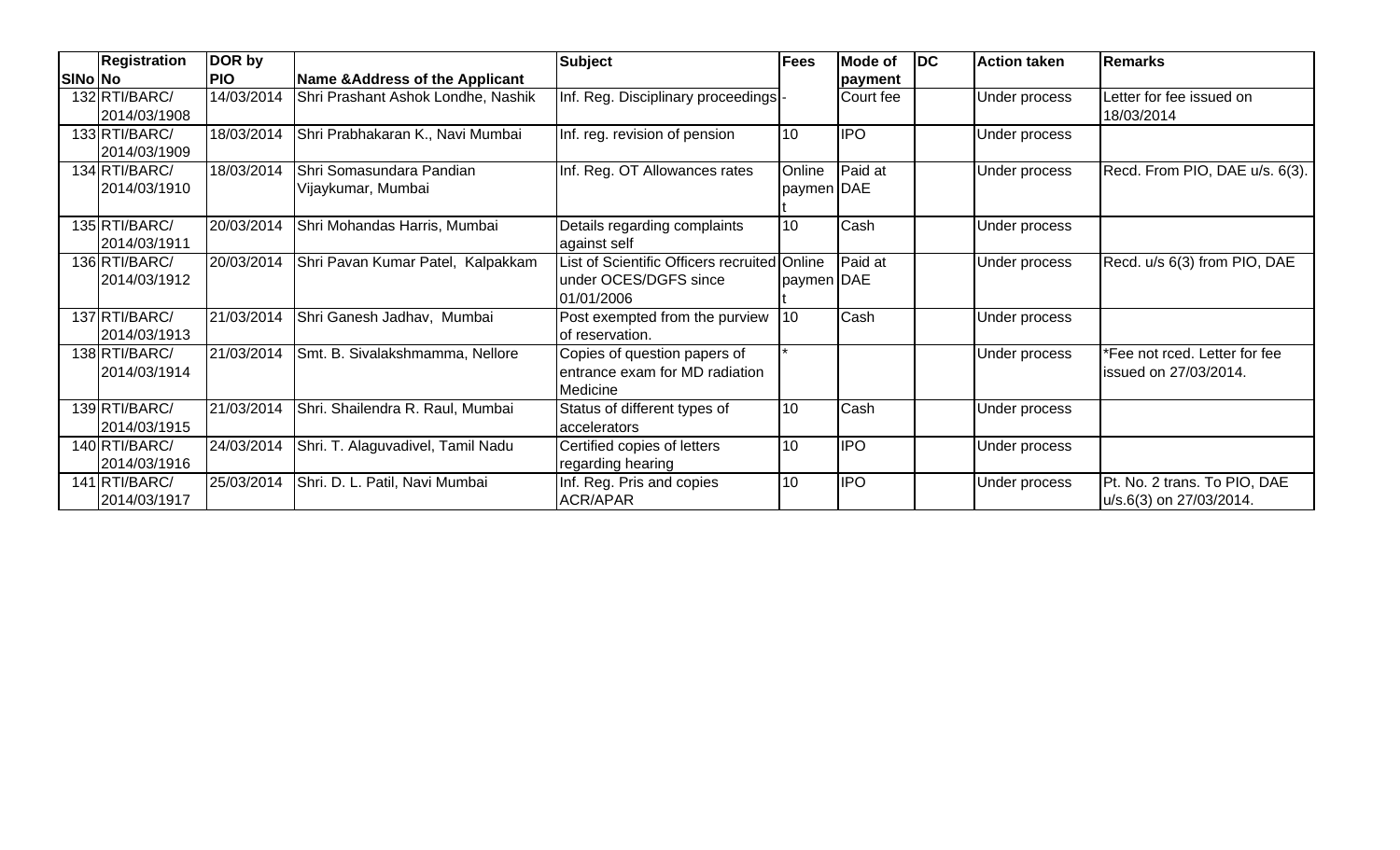# **FIRST APPEAL**

### **Quarterly Report on Implementation of RTI for the period from 01/01/2014 to 31/03/2014**

|         | <b>Registration</b>          | DOR by     | Name & Address of the Applicant                | <b>Subject</b>                                                                    | <b>Action taken</b> | <b>Disposal of Appeal</b>                                     | Remarks                |
|---------|------------------------------|------------|------------------------------------------------|-----------------------------------------------------------------------------------|---------------------|---------------------------------------------------------------|------------------------|
| SINo No |                              | <b>PIO</b> |                                                |                                                                                   |                     |                                                               |                        |
|         | 1 RTI/BARC/<br>2013/10/1733  | 29/10/2013 | Shri. Ajimulla C. Shikalgar, Mumbai            | Copies of ACRS/APARs of self                                                      | 28/11/2013          | Appeal recd. On<br>10//12/2013. Disposed<br>of on 01/01/2014. |                        |
|         | 2RTI/BARC/<br>2013/11/1757   | 26/11/2013 | Shri D.G. Juwatkar, Mumbai                     | Copies of documents related to<br>memo issued                                     | $*5/12/2013$        | Appeal recd. On<br>11//12/2013. Disposed<br>of on 07/01/2014. | *Denied u/s. $8(1)(g)$ |
|         | 3RTI/BARC/<br>2013/11/1739   | 11/04/2013 | Shri. Ram Kumar Singh, Baroda                  | Service details of BARC<br>employee                                               | 21/11/2013          | Appeal recd. On<br>31//12/2013. Disposed<br>of on 28/01/2014. |                        |
|         | 4RTI/BARC/<br>2013/11/1755   | 22/11/2013 | Shri Kamlesh Mundra, Mumbai                    | Copy of noting                                                                    | 20/12/2013          | Appeal recd. On<br>06/01/2014. Disposed of<br>on 28/01/2014.  |                        |
|         | 5RTI/BARC/<br>2013/12/1769   |            | 12/05/2013 Shri Vikas K. Telang, Navi Mumbai - | details of PLC-DCS software<br>related issues                                     | 24/12/2013          | Appeal recd. On<br>10/01/2014. Disposed of<br>on 10/02/2014.  |                        |
|         | 6RTI/BARC/<br>2013/11/1752   | 20/11/2013 | Shri V. B. Chandran, Mumbai                    | List of employees who recd. ACP 18/12/2013<br>between 01/01/2006 to<br>31/12/2008 |                     | Appeal recd. On<br>15/01/2014. Disposed of<br>on 3101/2014.   |                        |
|         | 7RTI/BARC/<br>2013/12/1777   |            | 12/11/2013 Shri T. Balkrishna Kurup, Mumbai    | Inf. Reg. transfer of employees                                                   | 01/07/2014          | Appeal recd. On<br>16/01/2014. Disposed of<br>on 14/02/2014.  |                        |
|         | 8 RTI/BARC/<br>2013/12/1763  |            | 12/02/2013 Shri R.R. Wallabhdas, Dombivli      | Inf. Reg. Ex-DCSO, DCS&EM                                                         | 27/12/2013          | Appeal recd. On<br>20/01/2014. Disposed of<br>on 18/02/2014.  |                        |
|         | 9RTI/BARC/<br>2013/11/1759   | 26/11/2013 | Dr. Vishvas Manohar Kulkarni,<br>Mumbai        | Copies of CR/APAR of self for<br>the period from 2009-10 to 2012-<br>13.          | 24/12/2013          | Appeal recd. On<br>03/02/2014. Disposed of<br>on 27/02/2014.  |                        |
|         | 10 RTI/BARC/<br>2014/01/1797 |            | 01/07/2014 Shri Vikas K. Telang, Navi Mumbai   | Details of contract in respect of<br>PLC-DCS software related issues              | 31/01/2014          | Appeal recd. On<br>06/02/2014. Disposed of<br>on 05/03/2014.  |                        |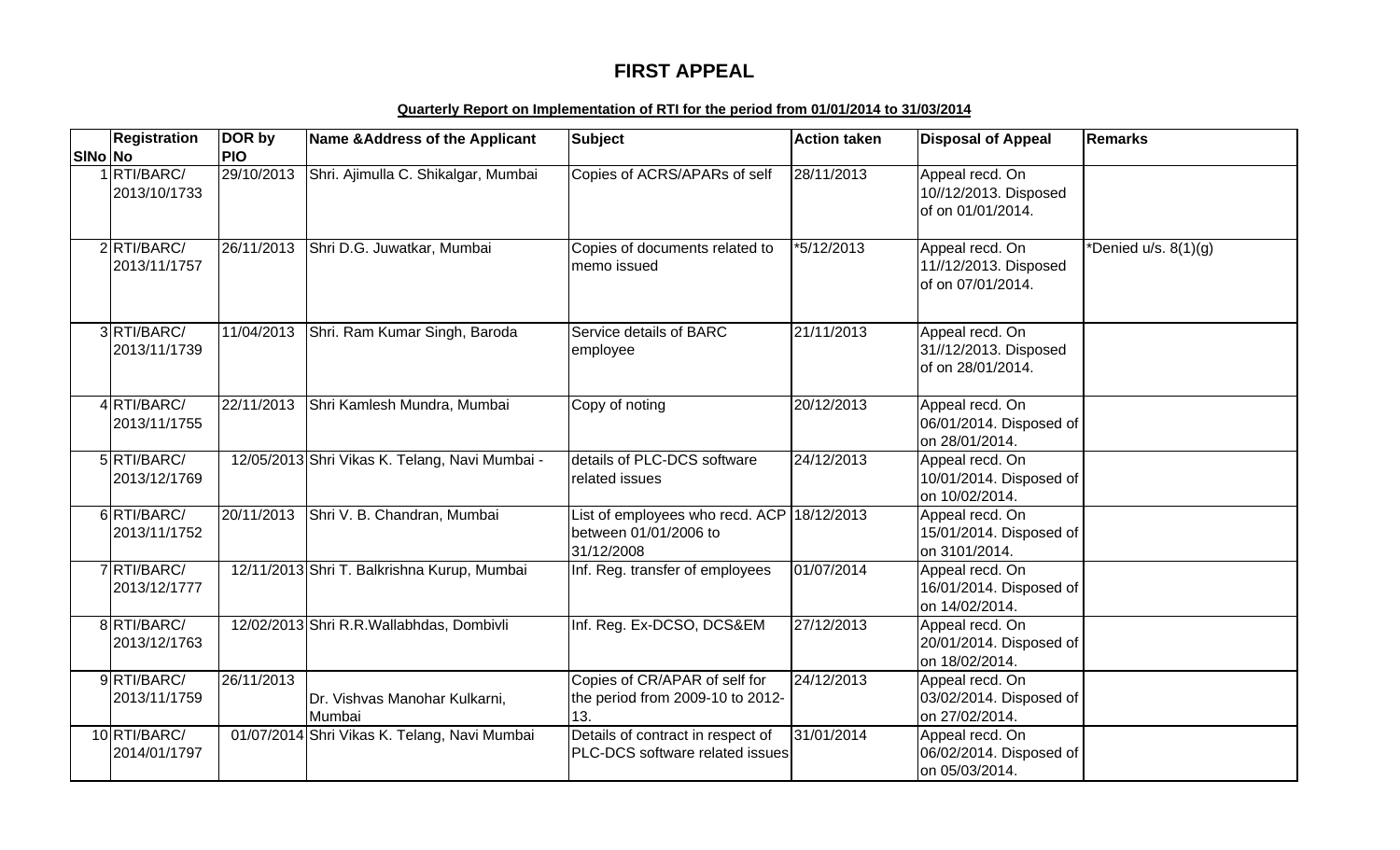| SINo No | <b>Registration</b>          | DOR by<br><b>PIO</b> | Name & Address of the Applicant                                    | <b>Subject</b>                                            | <b>Action taken</b> | <b>Disposal of Appeal</b>                                    | Remarks          |
|---------|------------------------------|----------------------|--------------------------------------------------------------------|-----------------------------------------------------------|---------------------|--------------------------------------------------------------|------------------|
|         | 11 RTI/BARC/<br>2014/01/1809 | 15/01/2014           | Shri M. Domesa, Mysore, Karnataka,                                 | Details of educational<br>qualification of BARC employees | 29/01/2014          | Appeal recd. On<br>11/02/2014. Disposed of<br>on 10/03/2014. |                  |
|         | 12RTI/BARC/<br>2014/01/1810  | 15/01/2014           | Shri M. Domesa, Mysore, Karnataka,                                 | Details of educational<br>qualification of BARC employees | 30/01/2014          | Appeal recd. On<br>11/02/2014. Disposed of<br>on 10/03/2014. |                  |
|         | 13 RTI/BARC/<br>2014/01/1801 |                      | 01/09/2014 Shri Shashi Kant, Mumbai                                | Inf. Reg. transfer cases from<br><b>NRG</b>               | 24/02/2014          | Appeal recd. On<br>17/02/2014. Disposed of<br>on 10/03/2014. |                  |
|         | 14 RTI/BARC/<br>2014/01/1798 |                      | 01/07/2014 Shri Sanjiban De, Mumbai                                | Inf. Reg. A-1 gradings of<br>employees of APAR            | 23/01/2014          | Appeal recd. On<br>19/02/2014. Disposed of<br>on 10/03/2014. |                  |
|         | 15 RTI/BARC/<br>2013/12/1792 | 31/12/2013           | Smt. Sushma Alaguvadivel, TamilNadu   Inf. Reg. sexual harrassment | cases                                                     | 15/01/2014          | Appeal recd. On<br>19/02/2014. Disposed of<br>on 18/03/2014. |                  |
|         | 16 RTI/BARC/<br>2013/12/1781 | 17/12/2013           | Shri. Samir Kumar Sasamal, Mysore                                  | Information reg. BARC<br>employees.                       | 27/12/2013          | Appeal recd. On<br>24/02/2014. Disposed of<br>on 19/03/2014. |                  |
|         | 17 RTI/BARC/<br>2013/12/1775 |                      | 12/11/2013 Shri Rajendra Kumar Reddiwal,<br>Rajasthan,             | Reg. promotion policy for<br>technical employees          | 01/10/2014          | Appeal recd. On<br>24/02/2014. Disposed of<br>on 21/03/2014. |                  |
|         | 18 RTI/BARC/<br>2014/01/1822 | 20/01/2014           | Ms. Poonam Ramdas Ghate, Nagpur                                    | Inf. Reg. hosp. work Asst. /A<br>Exam                     | 02/06/2014          | Appeal recd. On<br>10/03/2014. Disposed of<br>on 21/03/2014. |                  |
|         | 19 RTI/BARC/<br>2014/01/1841 | 30/01/2014           | Shri. Rajpal Singh, Indore                                         | Inf. Reg. promotion guidelines                            | *7/2/2014           | Appeal recd. On<br>10/03/2014. Disposed of<br>on 28/03/2014. | Denied u/s. 2(f) |
|         | 20 RTI/BARC/<br>2014/01/1828 | 22/01/2014           | Shri. Om Prakash, Rajasthan                                        | Inf. Reg. online exam<br>conducted in AIET, Jaipur        | 18/02/2014          | Appeal recd. On<br>14/03/2014 is under<br>process.           |                  |